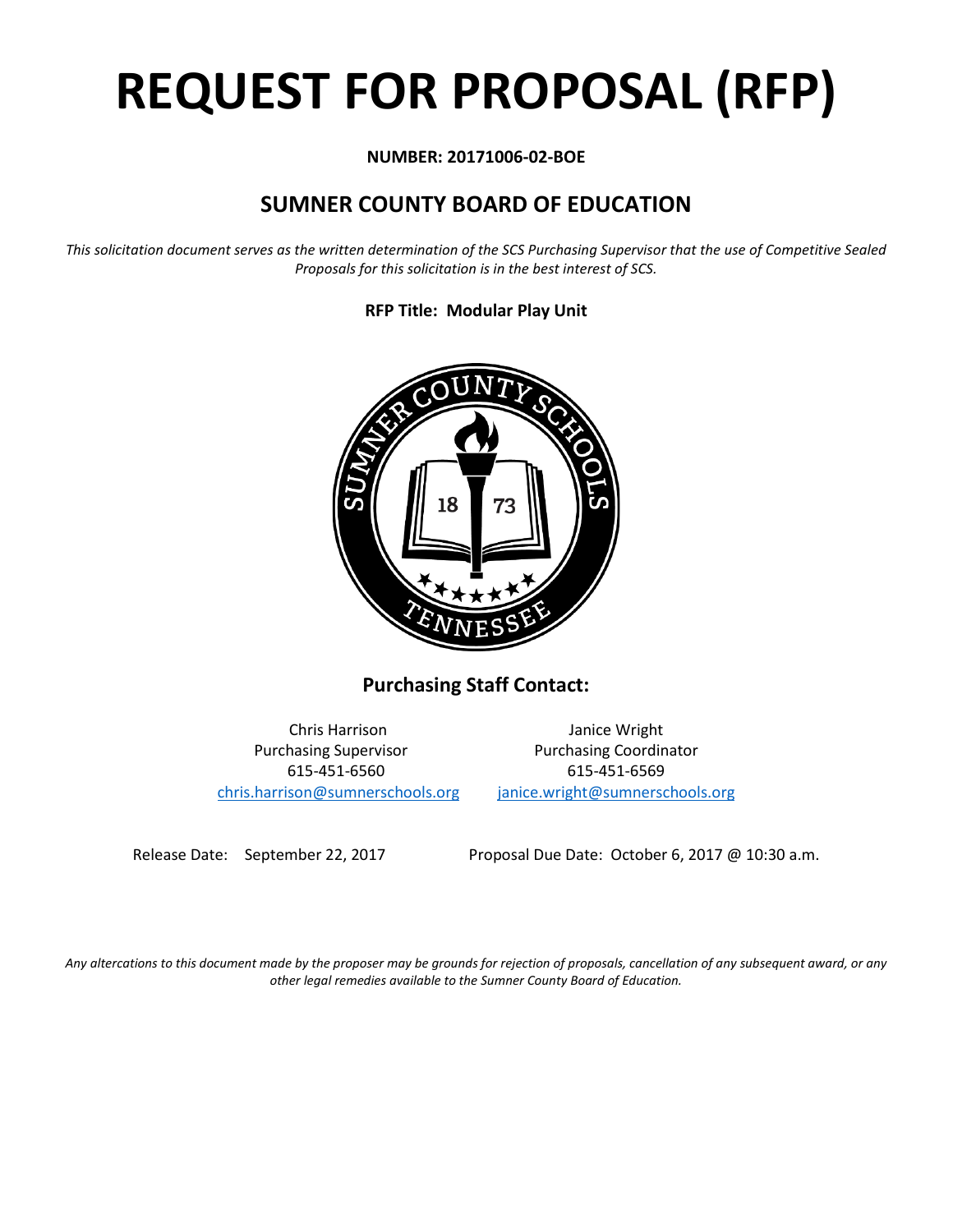## **NOTICE TO PROPOSERS**

There may be one or more amendments to this RFP. In order to receive communication for any such amendments issued specifically to this RFP, the proposer must provide a Notice of Intent to Propose to the Sumner County Board of Education (SCS) Purchasing Department. The proposer must utilize this form when submitting notice. The notice may be sent by email to: Purchasing Office, purchasing@sumnerschools.org. SCS will send amendments only to those proposers which complete and return this information by the deadline list in the RFP Schedule of Events (Section 4).

| <b>RFP Number:</b>      | 20171006-02-BOE Modular Play Unit                                                                                    |
|-------------------------|----------------------------------------------------------------------------------------------------------------------|
| Company Name:           |                                                                                                                      |
| <b>Mailing Address:</b> |                                                                                                                      |
|                         |                                                                                                                      |
|                         |                                                                                                                      |
| <b>Phone Number:</b>    |                                                                                                                      |
| <b>Contact Person:</b>  |                                                                                                                      |
| <b>Email Address:</b>   |                                                                                                                      |
|                         |                                                                                                                      |
| Authorized Signature    | <u> 1989 - Johann John Harry, mars eta bat eta bat eta bat eta bat eta bat eta bat eta bat eta bat eta bat eta b</u> |
| <b>Printed Name</b>     |                                                                                                                      |
| Date                    |                                                                                                                      |

Emailed amendments will be sent in a Microsoft Word (Office for Windows) or Portable Document Format (pdf) format. Any alterations to the document made by the proposer may be grounds for rejection of proposal, cancellation of any subsequent award or any other legal remedies available to the Sumner County Board of Education.

Amendments will also be posted on the SCS website **https://sumnerschools.org/index.php/current-bids-and-rfps** and attached to the solicitation listing as a PDF or WORD file. Check the particular solicitation on the Current Bids and RFPs webpage for any posted amendments.

By completing and returning this form, the Proposer has expressed its intent to provide a proposal for **20171006-02-BOE Modular Play Unit.**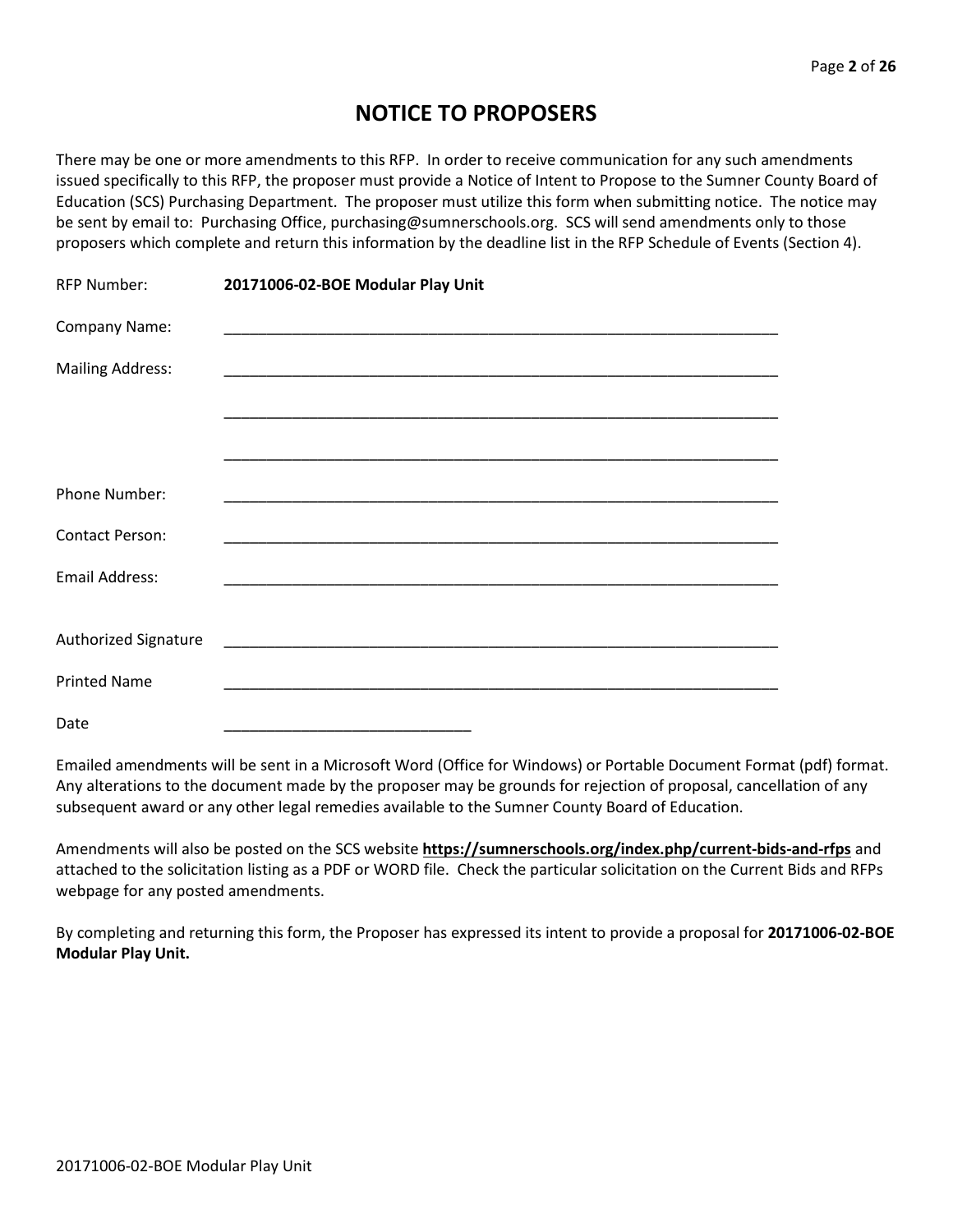### **TABLE OF CONTENTS**

- 1. Introduction/Overview
	- 1.1. Purpose
	- 1.2. Contact Information
- 2. Requirements
	- 2.1. Contract Term
	- 2.2. Scope of Work/Specifications
	- 2.3. Contactor Obligations
- 3. Source Selection and Contract Award
- 4. Schedule of Events
- 5. Instructions for Proposal
	- 5.1. Required Forms
	- 5.2. New Vendors
	- 5.3. Acknowledgement of Insurance Requirements
	- 5.4. Clarification and Interpretation of RFP
	- 5.5. Proposal Package
	- 5.6. Delivery of Proposals
	- 5.7. Evaluation of Proposals
	- 5.8. Request for Clarification of Proposals
	- 5.9. Protests

#### 6. Attachments

- 6.1. Contact Information
- 6.2. Bid Form/Certification
- 6.3. References
- 6.4. Certification Regarding Debarment or Suspension
- 6.5. Condition of Submitting Proposal
- 6.6. Statement of Non-Collusion
- 6.7. Attestation Re Personnel
- 6.8. Drug Free Workplace Affidavit
- 6.9. IRS Form W-9
	- \**An online, fillable version can be found at https://www.irs.gov/pub/irs-pdf/fw9.pdf*
- 6.10. Standard Terms & Conditions
- 6.11. Vendor Checklist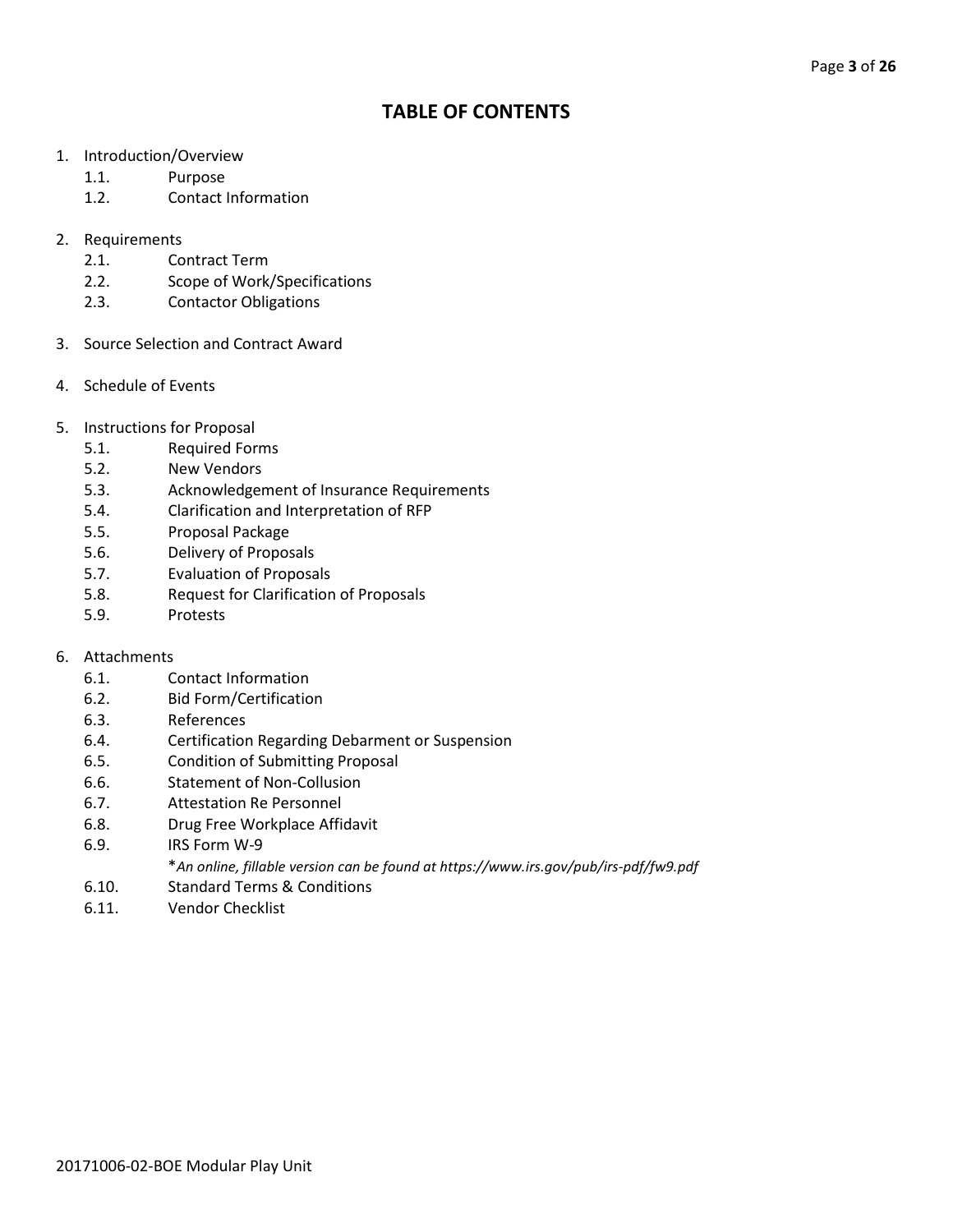#### 1. Introduction/Overview

#### 1.1. Purpose

The Sumner County Board of Education (SCS) is requesting sealed proposals to secure unit pricing for the purchase and installation of a modular play unit. SCS does not guarantee a minimum order quantity. The unit pricing is being solicited for district use as funding is available.

#### 1.2. Contact Information

Unauthorized contact regarding this RFP with employees or officials of SCS other than the Purchasing Supervisor named below may result in disqualification from this procurement process.

Interested parties must direct all communication regarding this RFP to the Purchasing Supervisor, who is SCSs only official point of contact for this RFP.

Chris Harrison Purchasing Supervisor 1500 Airport Road Gallatin, TN 37066 (615) 451-6560 chris.harrison@sumnerschools.org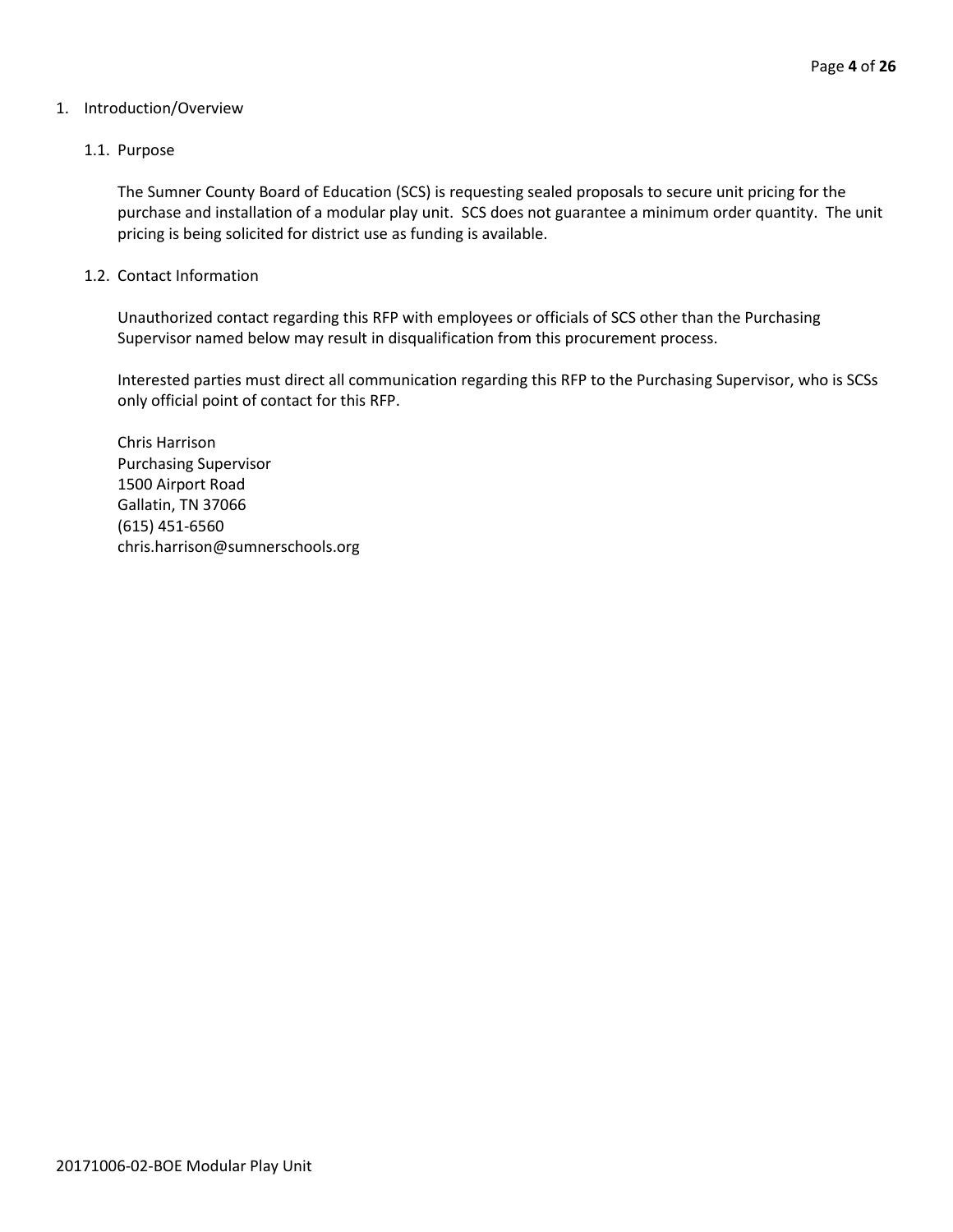#### 2. Requirements

#### 2.1. Contract Term

2.1.1.1. It is the intention of SCS to award a contract to be valid beginning October 18, 2017 and ending June 30, 2018 with prices firm and fixed for the duration of the initial contract. SCS reserves the right to extend the contract for an additional three, one-year terms to commence on July 1 and end on June 30. Prior to the July 1 extension date, SCS shall accept vendor requests for a price increase not to exceed five percent (5%). The deadline for submitting price increase requests shall be May  $1^{st}$ . All extensions are subject to approval by vote of the Sumner County Board of Education.

#### 2.2. Scope of Work / Specifications

The modular unit must meet the following minimum specifications:

- Minimum of thirteen (13) elevated events
	- $\circ$  All components must interconnect to form one modular unit. The components shall not be free standing.
- Rated for ages  $5 12$
- Design, Materials and Workmanship: Must be equal to or better than the SportsPlay Katherine Modular Play Unit 911-229.
- A sample layout in included for reference. ATTACHMENT "A"
- Warranty: Include information for what is covered, the duration and any limitations.
- The vendor must indicate the specific Brand, Model Number and Feature included on the equipment submitted for consideration. Include any product literature or information.

Installation:

- The Contractor must provide all tools, transportation, services, supervision, materials and equipment necessary for and incidental to satisfactory completion of required work in compliance with all codes, ordinances, rules, regulations, order and other legal requirements of public authorities which bear on performance of the required work.
- The Contractor shall be responsible for delivery and staging of equipment. SCS shall bear no responsibility for meeting deliveries or for loss of materials at the jobsite.
- The Contractor shall strictly follow all instructions from the manufacturer when assembling and installing equipment.
- The Contractor shall employ the services of a Certified Playground Inspector to provide a thorough inspection of the equipment prior to use by students. Documentation for the Certified Playground Inspector must be included with the bid documents.
- While digging, the Contractor may encounter rock during the installation process. SCS will allow the Contractor to submit a Change Order for additional cost related to rock removal. Blasting is strictly prohibited.
- The Contractor shall coordinate the installation with SCS Maintenance Personnel to determine suitability of the location and to determine if any underground utilities are present.
- The Contractor shall provide clearly visible warning and directional signs, barricades, and general protection of persons from all hazards created during the installation process.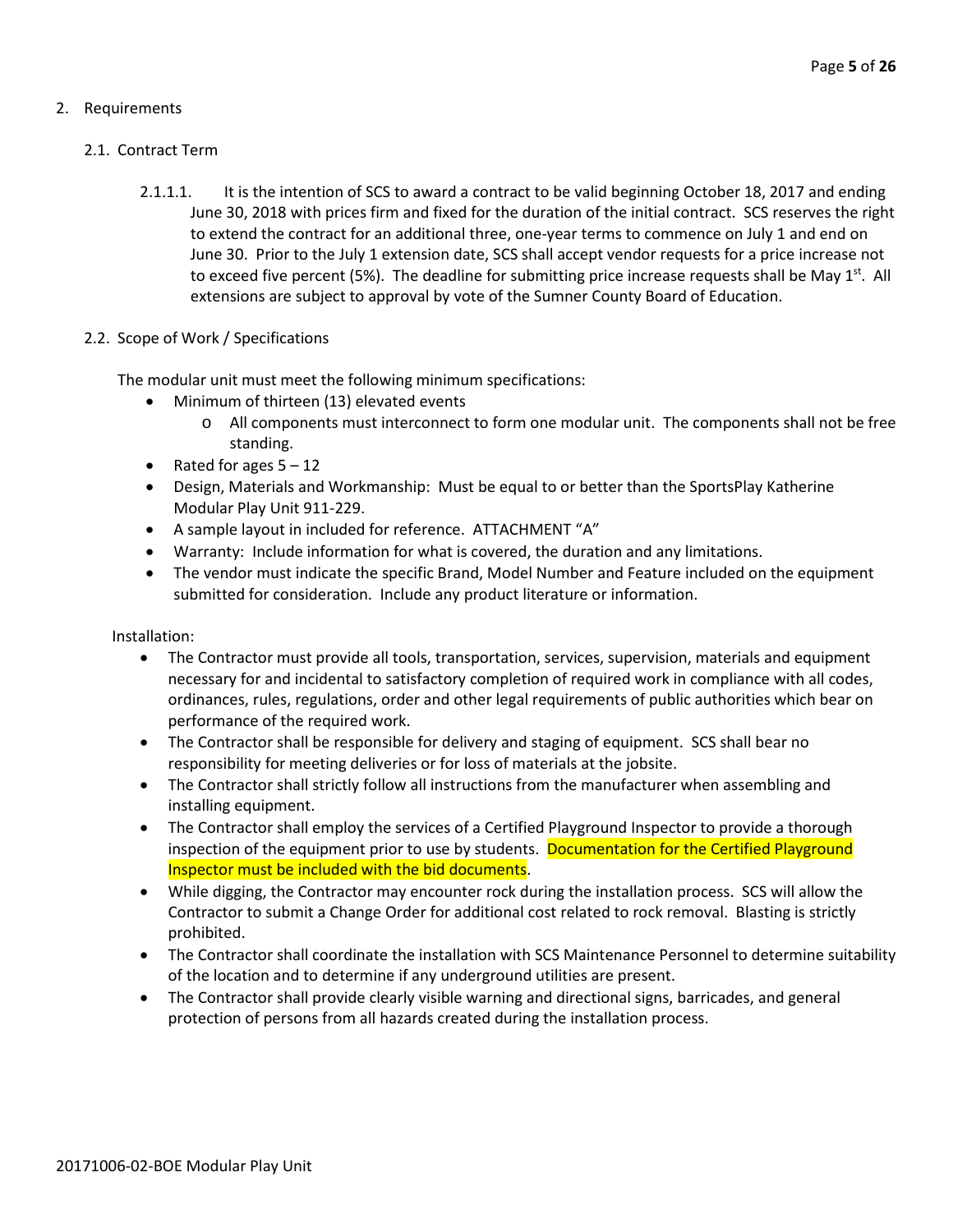#### 2.3. Standard Contractor Obligations

- 2.3.1.1. Shall provide and obtain all necessary materials, equipment and labor to perform all items listed in the Scope of Work.
- 2.3.1.2. Shall provide and obtain all necessary permits with Local, County, etc. agencies as required by law and as required in the Scope of Work.
- 2.3.1.3. Shall schedule all necessary inspections with Local, County, etc. agencies as required by law.
- 2.3.1.4. Shall strictly adhere to all specifications, engineered drawings and any other form of documentation related to the completion of the Scope of Work. SCS reserves the right to withhold partial or all payment until the work is completed to the specifications and satisfaction of SCS. Any work not completed to specifications will be the Contractor's sole responsibility and expense to redo.
- 2.3.1.5. Shall provide Worker's Compensation Insurance and required by State of Tennessee law. The Contractor shall prove compliance with Public Chapter No. 587, T.C.A 4-5-413(d) criminal background check and provide a Drug Free Workplace Affidavit.
- 2.3.1.6. Shall dispose of all generated waste materials in compliance with all Local, State and Federal guidelines, regulations and requirements.
- 2.3.1.7. Shall have property trained and experienced staff to facilitate the services specified in the Scope of Work. If applicable, the Contractor shall provide documentation that staff has received the manufacturers' certification to complete the services specified in the Statement of Work.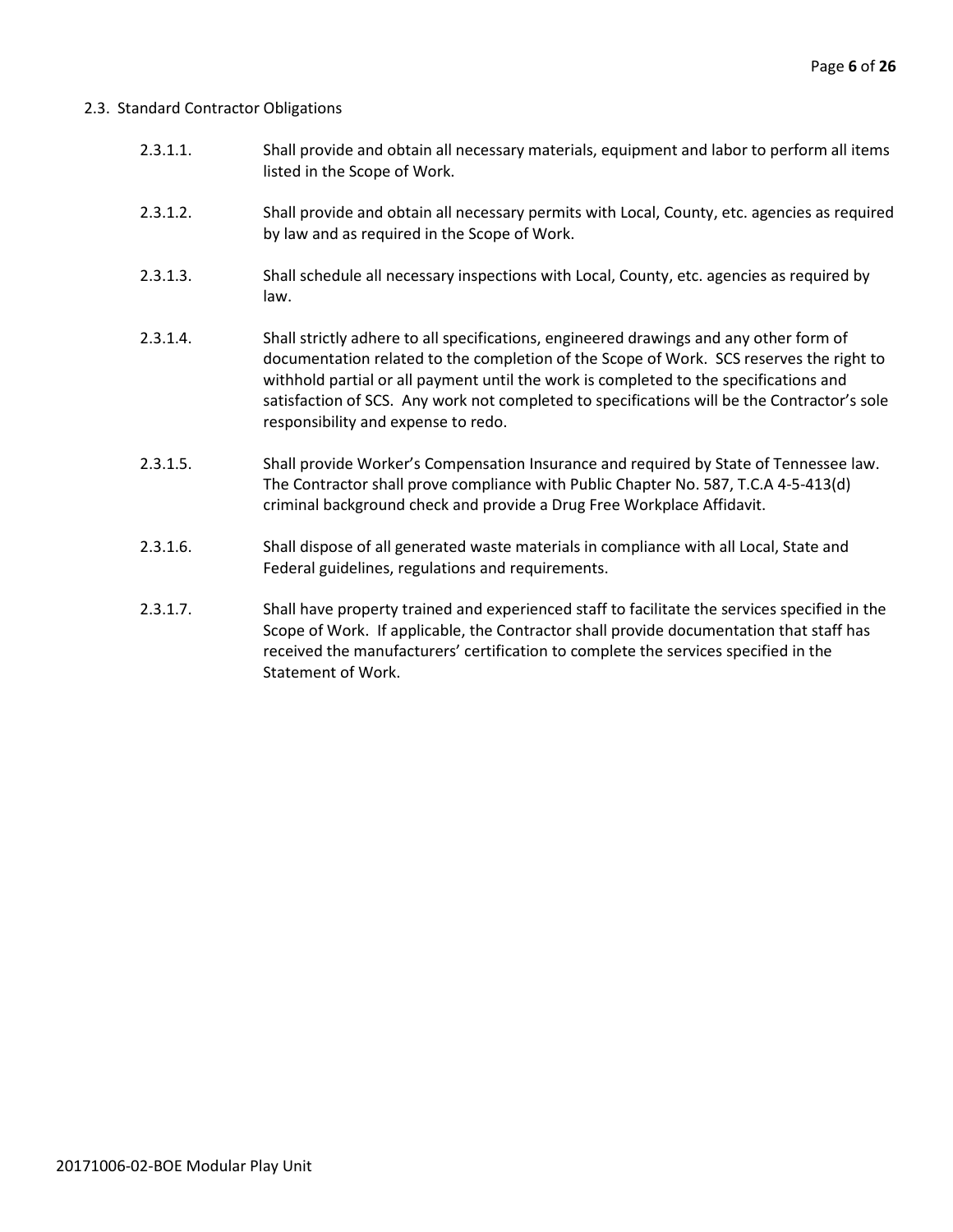- 3. Source Selection and Contract Award
	- Award(s), if made, will be made to the Responsive and Responsible proposer(s) whose proposal is most advantageous to SCS, taking into consideration price and the other evaluation criteria set forth in the RFP.
		- o General Criteria to be determined "Responsive"
			- Does the proposal include all required information, included completed attachment forms and affidavits?
			- Was the proposal delivered on or before the stated deadline? Did it include the required number of copies (hard & electronic)?
		- o General Criteria to be determined "Responsible"
			- Does the Proposer demonstrate an understanding of SCSs needs and proposed approach to the project?
			- **Does the Proposer possess the ability, capacity, skill and financial resources to provide the** service?
			- Can the Proposer take upon itself the responsibilities set forth in the RFP and produce the required outcomes in a timely fashion?
			- **Does the Proposer have the character, integrity, reputation, judgement, experience and** efficiency required for the project?
	- SCS reserves the right to enter into discussions with Proposers which have submitted proposals determined to be reasonably like of being considered for selection to assure a full understanding of and responsiveness to the RFP requirements. Every effort shall be afforded to assure fair and equal treatment with respect to the opportunity for discussion and/or revision of their respective proposals. Revisions may be permitted after the submission and prior to the award for the purpose of obtaining the best offers.
	- SCS reserves the right to negotiate price and contract terms and conditions with the most qualified proposer(s) to provide the requested service. If a mutually beneficial agreement with the highest ranked firm is not reached, SCS reserves the right to enter into contract negotiations with the next highest ranked proposer and continue this process until an agreement is reached.
	- Upon mutual agreement by both parties, SCS shall grant the right to extend the terms, conditions and prices of contract(s) awarded from this RFP to other Institutions (such as State, Local and/or Public Agencies) who express an interest in participating in any contract that results from this RFP. Each of the "piggyback" Institutions will issue their own purchasing documents for purchase of the goods/services. Proposer agrees that SCS shall bear no responsibility or liability for any agreements between Proposer and the other Institution(s) who desire to exercise this option.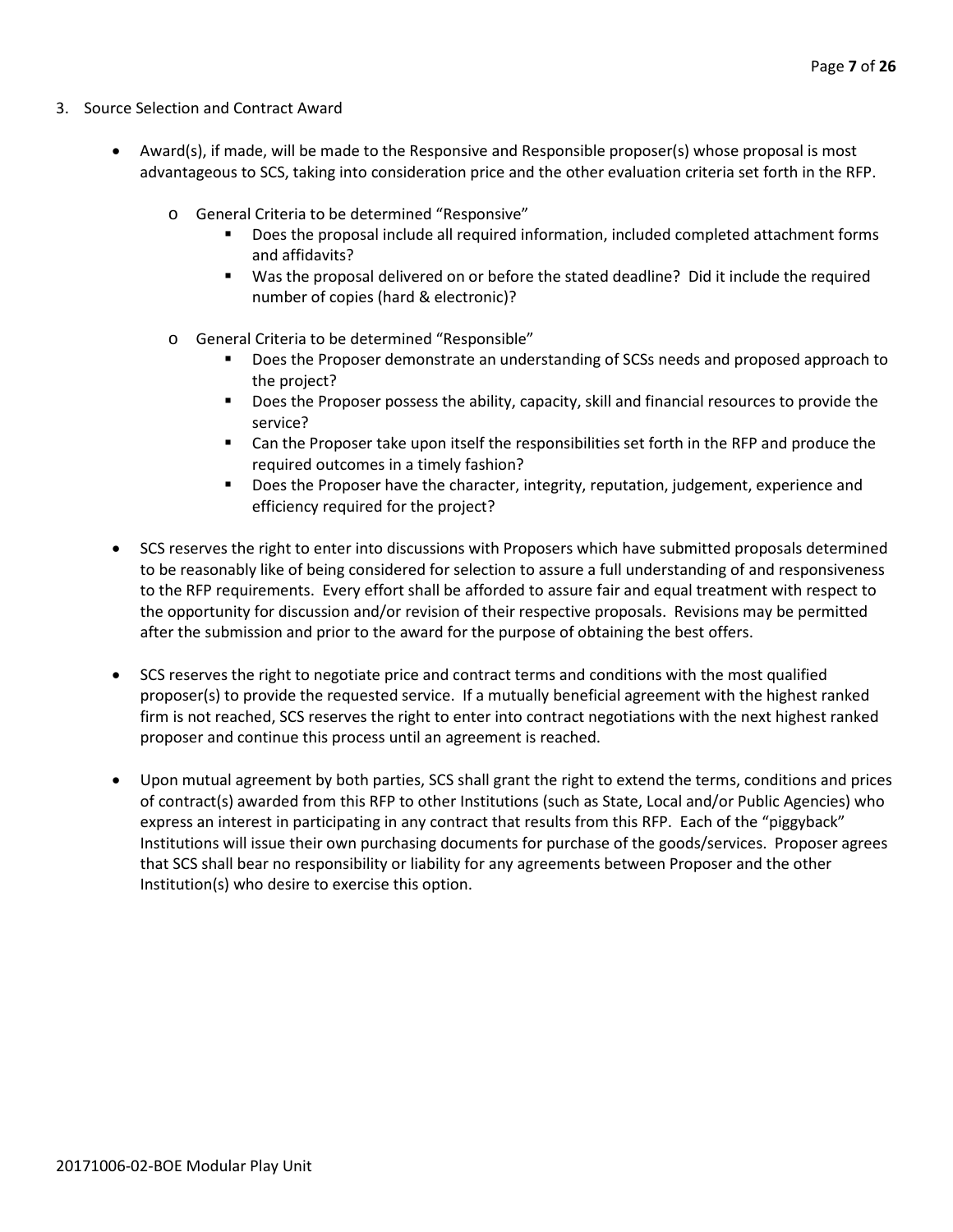#### 4. Schedule of Events

| <b>RFP Issued</b>                                  | September 22, 2017           |
|----------------------------------------------------|------------------------------|
| <b>Pre-Bid Meeting</b> (if required)               | N/A                          |
| <b>RFP Submission DEADLINE</b>                     | October 6, 2017 @ 10:30 a.m. |
| <b>Board Approval Date ESTIMATED (if required)</b> | October 17, 2017             |

#### 5. Instructions for Proposal

#### 5.1. Required Forms

- Proposer must complete and submit the Attachments in Section 6. Attachments may be omitted depending on the RFP requirements. Refer to the Table of Contents for omitted Attachments.
- Evidence of a valid State of Tennessee Business License and/or Sumner County Business License. For all vendors with annual purchases in excess of \$50,000; a business license must be on file with the SCS Finance Department.
- Copy of State of Tennessee License (if applicable) in respective field.
- If applicable, the Proposer must include a copy of the contract(s) the Proposer will submit to be signed.

#### 5.2. New Vendors

- To comply with Internal Revenue Service requirements, all vendors who perform any type of service are required to have a current IRS Form W-9 on file with the SCS Finance Department. It is a mandatory requirement to complete the IRS Form W-9 (Attachment 6.9) included in this RFP.
- To comply with the Tennessee Lawful Employment Act (50-1-702 and 50-1-703), non-employees (individuals paid directly by the employer in exchange for the individual's labor or services) must have on file one (1) of the following documents:
	- o A valid Tennessee driver's license or photo identification;
	- o A valid driver's license or photo identification from another state where the license requirements are at least as strict as those in Tennessee;
	- o A birth certificate issued by a U.S. state, jurisdiction or territory;
	- o A U.S. government issued certified birth certificate;
	- o A valid, unexpired U.S. passport;
	- o A U.S. certificate of birth abroad (DS-1350 or FS-545)
	- o A report of birth abroad of a U.S. citizen (FS-240);
	- o A certificate of citizenship (N560 or N561);
	- o A certificate of naturalization (N550, N570 or N578);
	- o A U.S citizen identification card (I-197 or I-179); or
	- o Valid alien registration documentation or other proof of current immigration registration recognized by the United States Department of Homeland Security that contains the individual's complete legal name and current alien admission number or alien file number (or numbers if the individual has more than one number).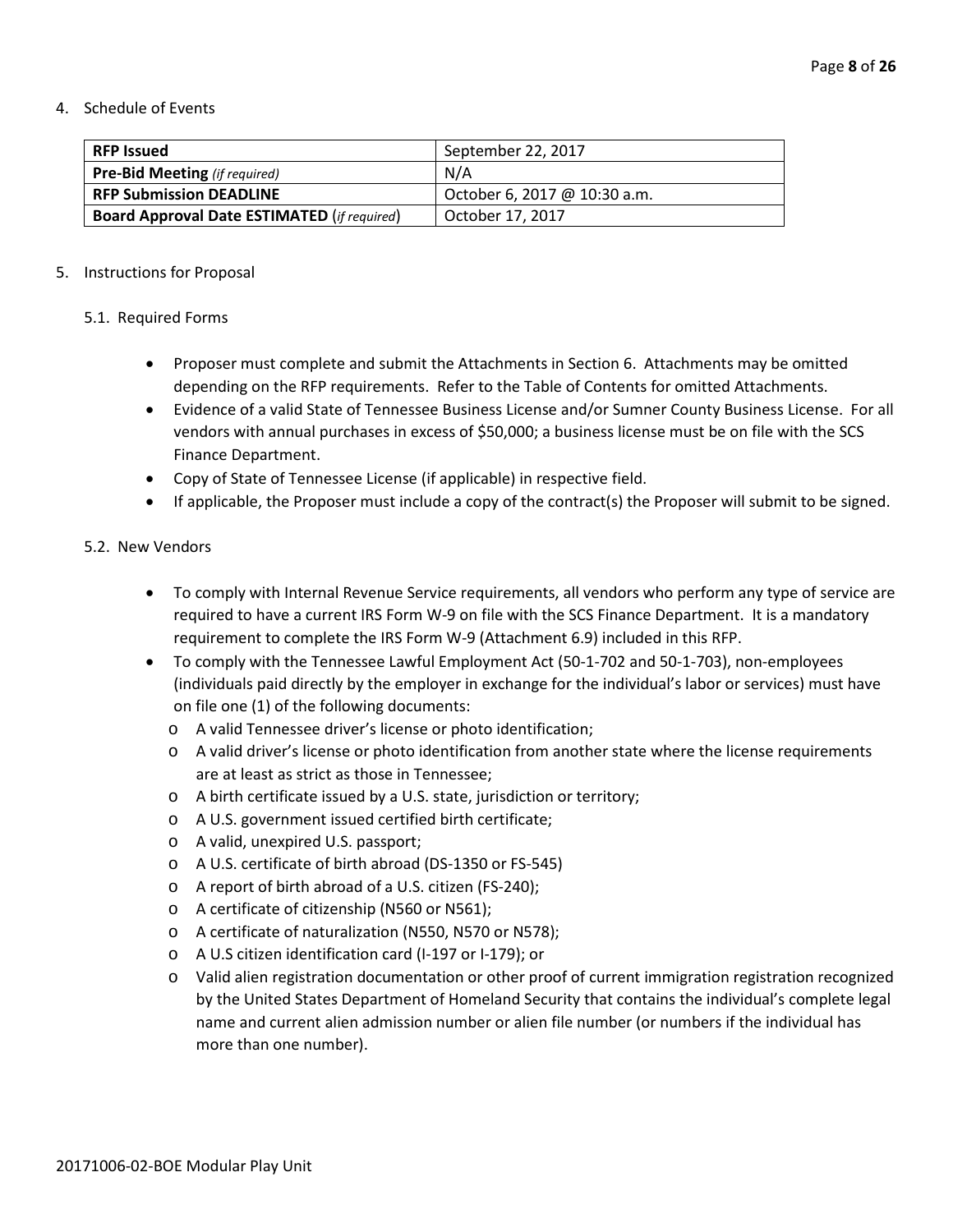5.3. Acknowledgement of Insurance Requirements

By submitting a proposal, Proposer acknowledges that it has read and understands the insurance requirements for the proposal. The Proposer who may have employees, contractors or agents working on SCS properties shall carry current certificates for general and professional liability insurance and for workers' compensation of a minimum of \$1,000,000. The owner or Principal of each Proposer must also be insured by workers' compensation if they perform any of the services on SCS properties. There will be no exceptions to the insurance requirement. Proposer also understands that the evidence of required insurance must be submitted within fifteen (15) working days following notification of its offer being accepted; otherwise, SCS may rescind its acceptance of the Proposers proposal.

5.4. Clarification and Interpretation of RFP

The words "must" and "shall" in the RFP indicate mandatory requirements. Taking exception to any mandatory requirement shall be considered grounds for rejection. There are other requirements that SCS considers important but not mandatory. It is important to respond in a concise manner to each section and submit an itemized list of all exceptions.

#### 5.5. Proposal Package

The package containing the proposal must be sealed and clearly marked on the outside of the package: **"20171006-02-BOE Modular Play Unit" DO NOT OPEN**

All sealed proposals packages must include all of the following. Any sealed proposals are subject to rejection as non-conforming if any applicable item is not included.

- One (1) Complete Original
- Two (2) additional copies of the Original
- One (1) electronic format (CD/USB Drive)
- Original Signature on Original Proposal. NO copied or digital signatures.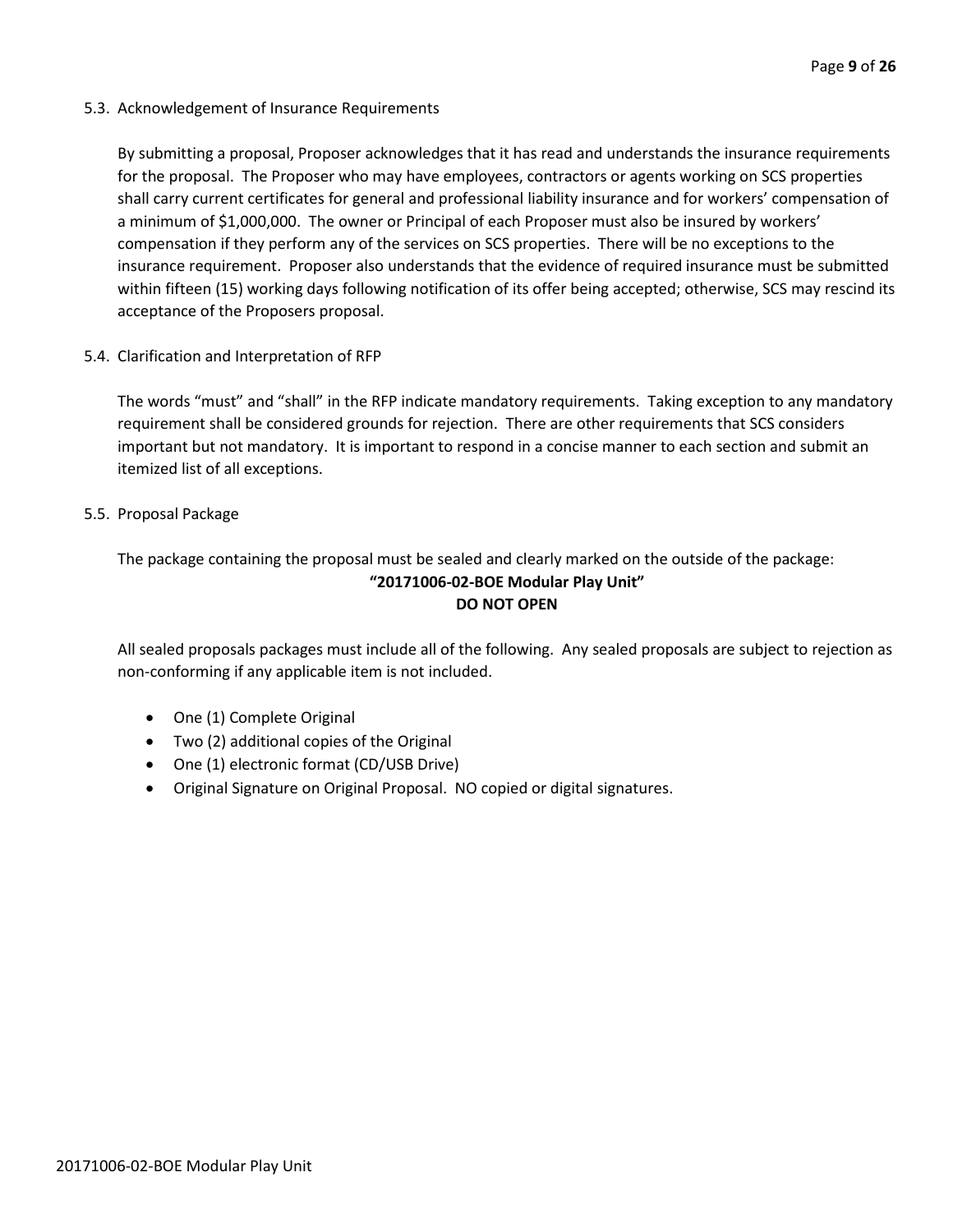The outside of the proposal package must be labeled as follows (if applicable):

- 1. Name of Company and Principal Owner, Business License Number, Expiration Date and License Classification.
- 2. In addition to Item 1, the same is applicable to masonry contractors if the work performed is > \$100,000.
- 3. In addition to Item 1, the same is applicable to HVAC, electrical, plumbing or A/C contractors if the work performed is > \$25,000.
- 4. In addition to Item 1, the same is applicable plus the Department of Environment & Conservation License Number and Classification, applicable to geothermal contractors if the work performed is > \$25,000.
- 5. If the prime contractor performs the masonry portion of the project or any of the above listed contractor skill sets and the work performed is > \$100,000; it must be so designated.
- 6. Only one (1) contractor in each classification listed shall be written on the bid envelope.

#### 5.6. Delivery of Proposals

Sealed proposals will be accepted until **October 6, 2017 @ 10:30 a.m. Local Time**. Proposals received after that time will be deemed invalid. Vendors mailing proposal packages must allow sufficient time to ensure receipt of their package by the time specified. There will be no exceptions. Proposals will be opened and read aloud. The reading of the bids will begin at **10:30 a.m. Local Time**.

Due to the nature of deliveries to the SCS Support Services Facility by carriers such as UPS, FedEx and such like; the proposal package will be accepted if the date and time on the delivery confirmation are indicated to be on or before the Proposal Deadline.

| Delivery Address: | Sumner County Board of Education |
|-------------------|----------------------------------|
|                   | Attn: Purchasing Supervisor      |
|                   | 1500 Airport Road                |
|                   | Gallatin, TN 37066               |

#### 5.7. Evaluation of Proposals

The SCS Purchasing Supervisor will first examine the proposals to reject those that are clearly non-responsive to the stated requirements. Proposers who are determine to be non-responsive and/or non-responsible will be notified of this determination.

The evaluation process will include the following factors:

- Proposed Approach and Timeline
- Company Experience and Qualifications
	- o The nature and scope of the Proposers business.
	- o The number of years the Proposer has been licensed to do business.
	- o The number of years the Proposer has been providing the requested services.
	- o How many similarly sized or larger K-12 clients have you contract with?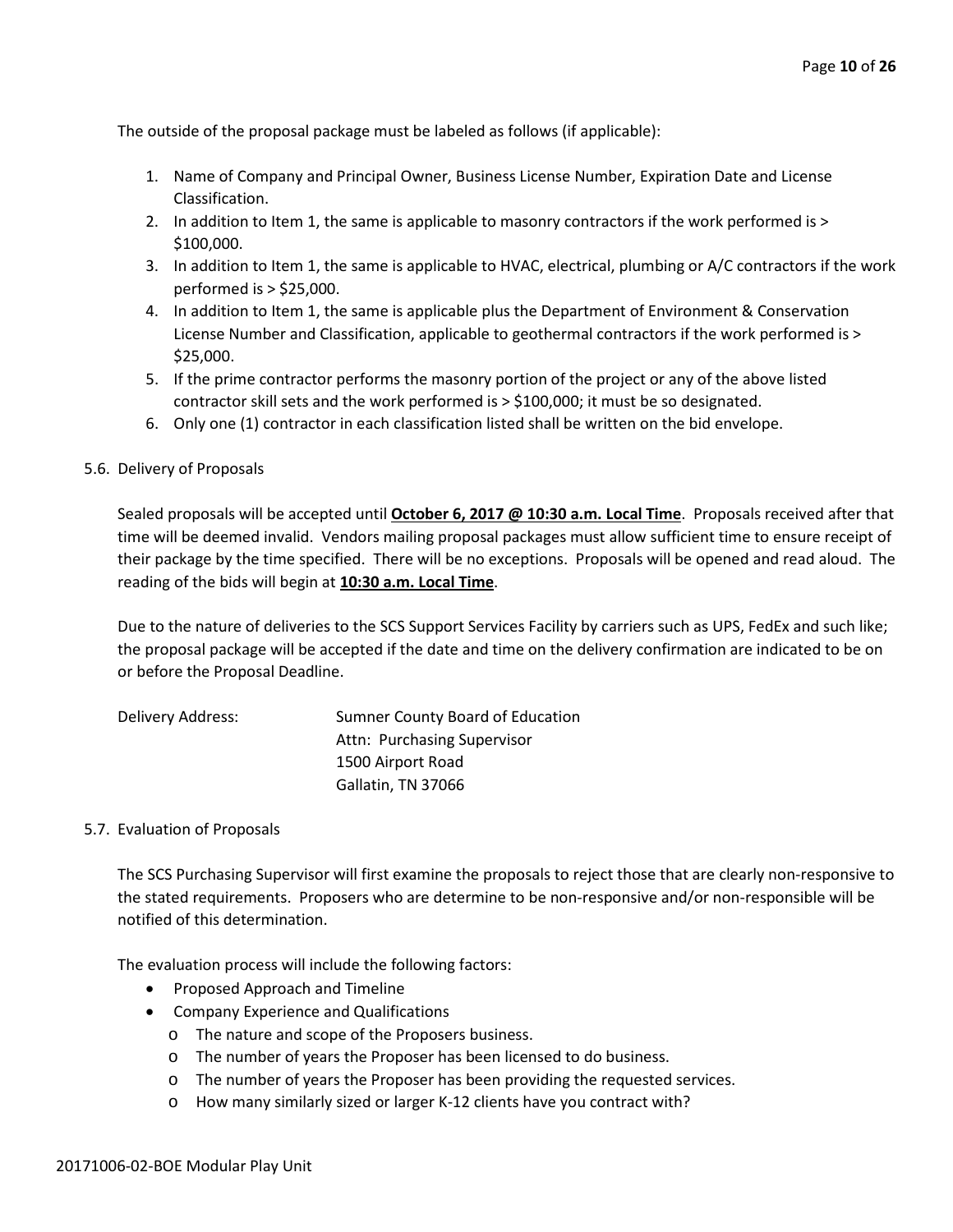- Compensation/Price Data
	- o Address all costs associated with performance of the contracted services.
- Past Performance and References
	- o Provided a minimum of three (2) client references for similar projects in size and scope successfully completed by Proposer within the last three (3) years. Attachment 6.3.
	- o SCS may also consider other sources of pertinent past performance information, including the districts own experience with the Proposer.
- 5.8. Request for Clarification of Proposals

Requests for clarification of proposals shall be distributed by the Purchasing Supervisor in writing (or email).

#### 5.9. Protests

In the event that any interested party finds any part of the listed specifications, terms or conditions to be discrepant, incomplete or otherwise questionable in any respect; it shall be the responsibility of the concerned party to notify the SCS Purchasing Office of such matters immediately upon receipt of the RFP. All notifications must be sent to the Purchasing Supervisor via email at [purchasing@sumnerschools.org.](mailto:purchasing@sumnerschools.org)

Any actual or prospective Proposer who is aggrieved in connection with the RFP or award of a contract may protest to the Purchasing Supervisor and/or the Sumner County Board of Education at its regularly scheduled meeting.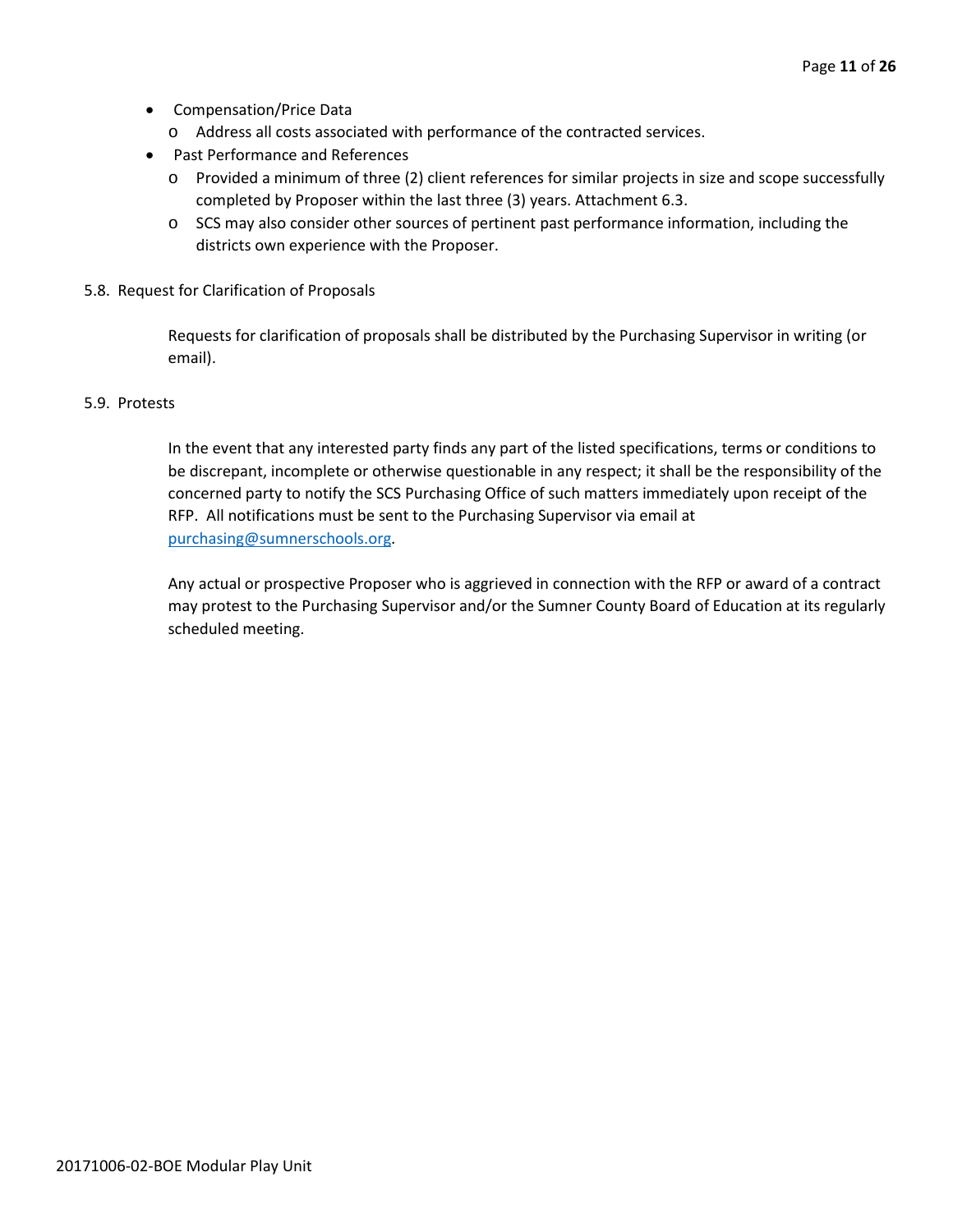#### **ATTACHMENT 6.1 - Contact Information**

| <b>Company Legal Name:</b>                 | <u> 1989 - Johann John Stoff, deutscher Stoffen und der Stoffen und der Stoffen und der Stoffen und der Stoffen</u> |
|--------------------------------------------|---------------------------------------------------------------------------------------------------------------------|
| <b>Company Official Address:</b>           |                                                                                                                     |
|                                            |                                                                                                                     |
| Company Web Site (URL):                    |                                                                                                                     |
|                                            |                                                                                                                     |
|                                            |                                                                                                                     |
| Contact Person for project administration: |                                                                                                                     |
|                                            |                                                                                                                     |
|                                            |                                                                                                                     |
|                                            |                                                                                                                     |
|                                            | (office)                                                                                                            |
|                                            | (mobile)                                                                                                            |
|                                            | Email Address: 2008. 2009. 2009. 2009. 2010. 2010. 2010. 2010. 2010. 2010. 2010. 2010. 2010. 2010. 2010. 2010       |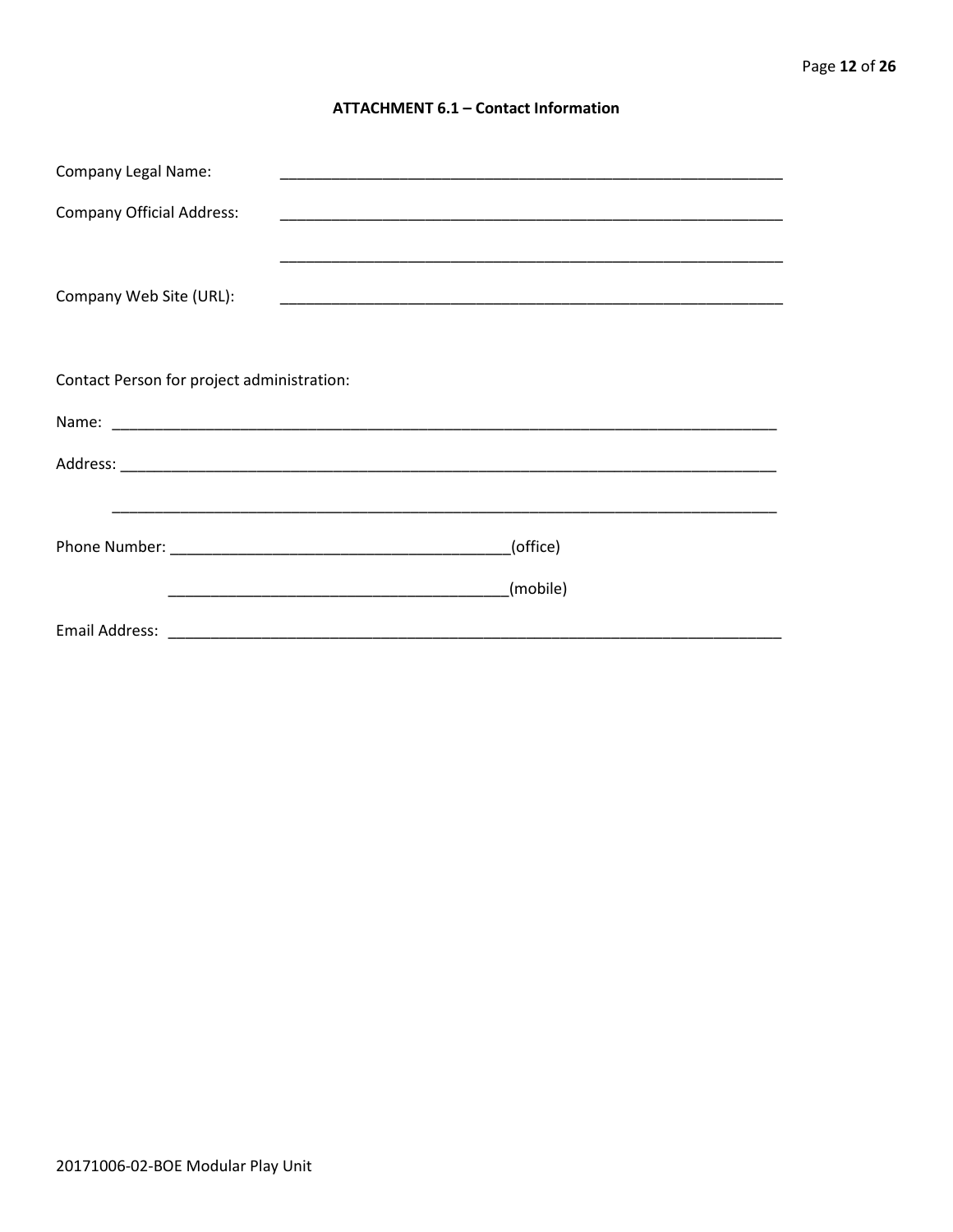

Attn: Purchasing Supervisor 1500 Airport Road Gallatin, TN 37066

#### **ATTACHMENT 6.2 – Bid Form/Certification 20171006-02-BOE Modular Play Unit**

|                                     | Date |
|-------------------------------------|------|
| a duly authorized representative of |      |
| hereby submit our bid for 20171006- |      |

**02-BOE Modular Play Unit** in accordance with the specifications and instructions set forth in these bid documents.

| <b>DESCRIPTION</b> | <b>UNIT COST</b> |
|--------------------|------------------|
| Modular Play Unit  |                  |

| (street) | (city, state, zip) |
|----------|--------------------|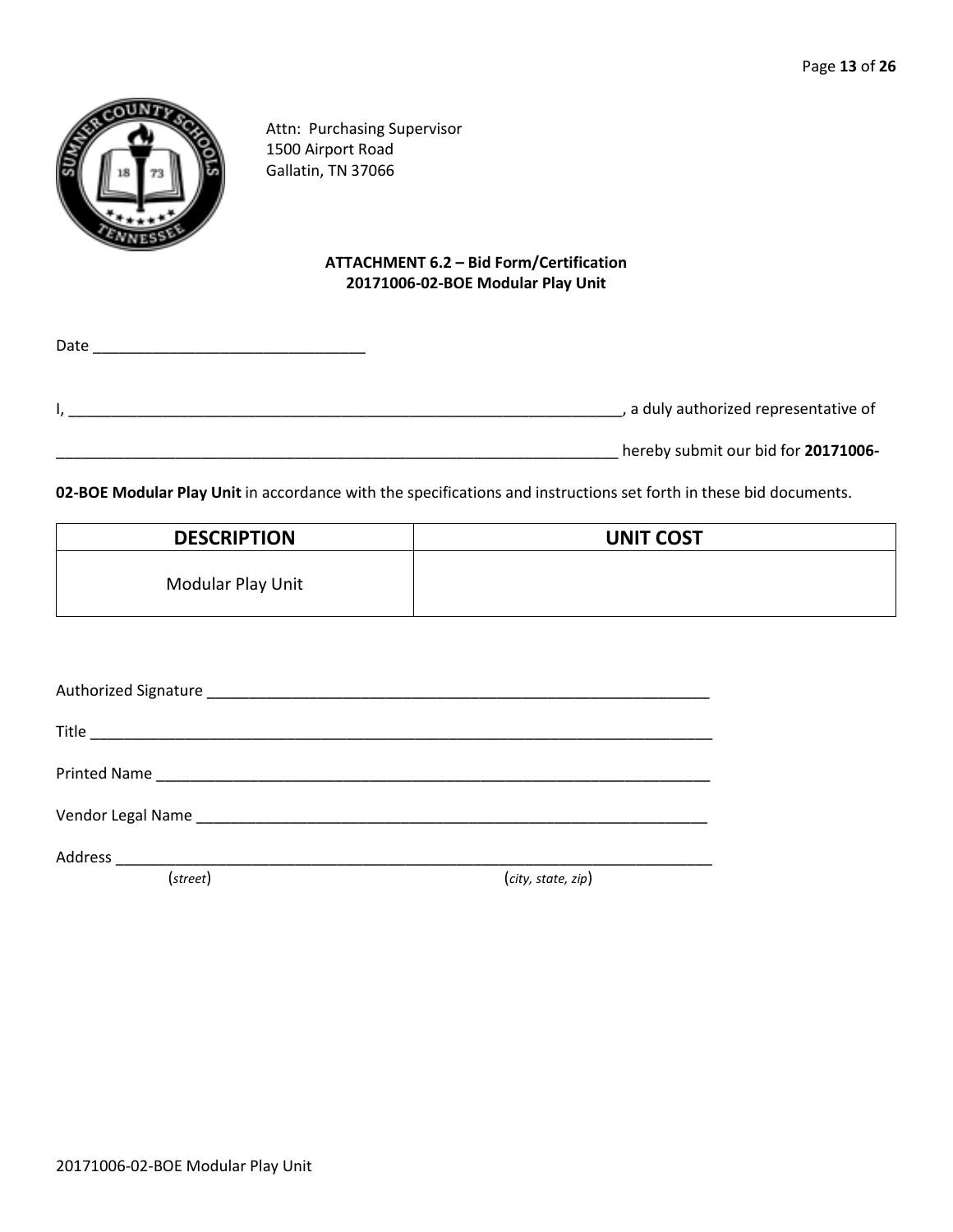| <b>ATTACHMENT 6.3 - References</b> |  |  |
|------------------------------------|--|--|
|------------------------------------|--|--|

\*Proposers may copy this page and submit additional references.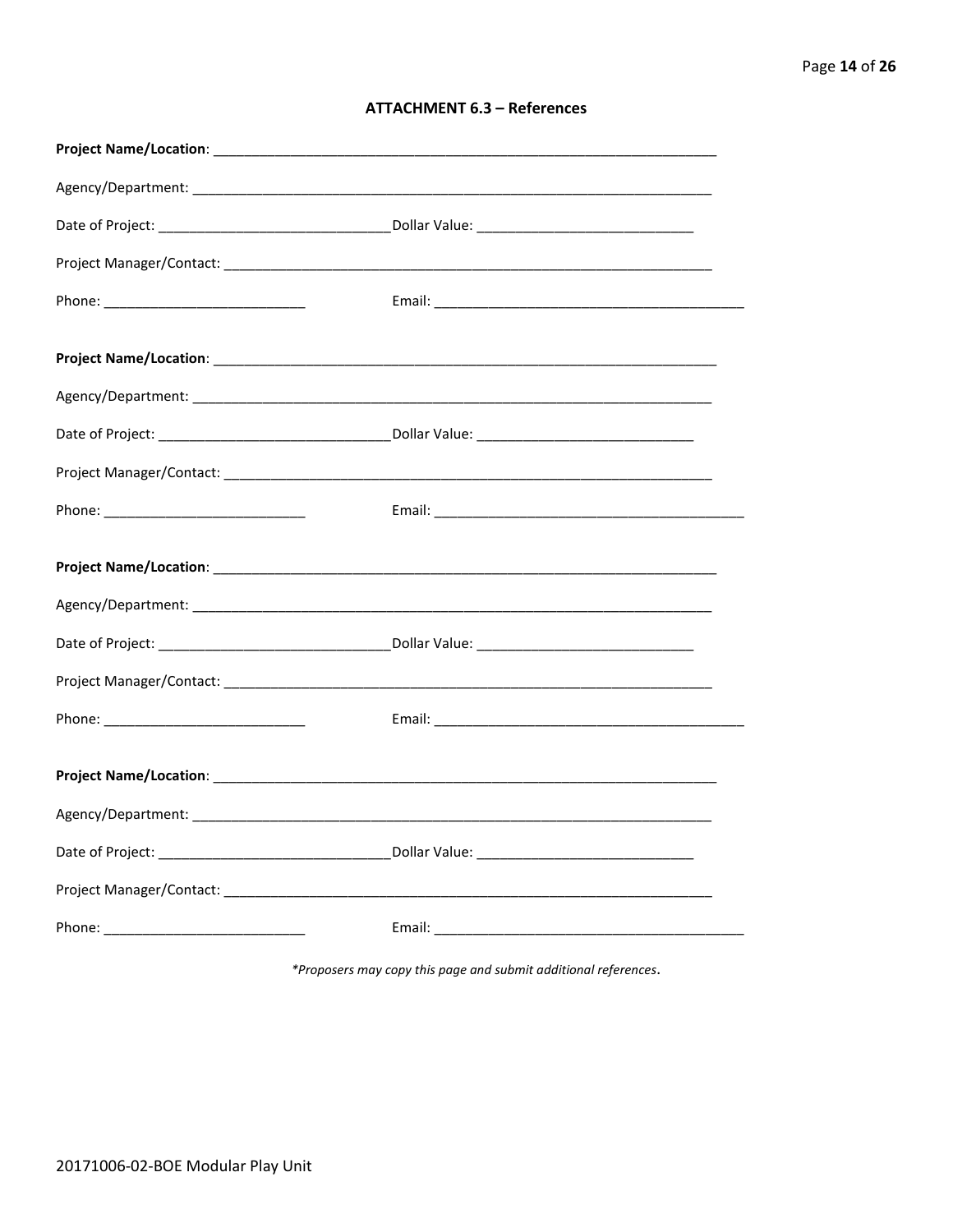#### **ATTACHMENT 6.4 – Certification Regarding Debarment or Suspension**

The prospective participant certifies, to the best of its knowledge and belief, that it and its principals:

- Are not presently debarred, suspended, proposed for debarment, declared ineligible or voluntarily excluded from participation in transactions under federal non-procurement programs by any federal department or agency;
- Have not, within the three year period preceding the proposal, had one or more public transactions (federal, state or local) terminated for cause or default; and
- Are not presently indicated or otherwise criminally or civilly charged by a government entity (federal, state or local) and have not, within the three year period preceding the bid, been convicted or had a civil judgement rendered against it:
	- o For the commission of fraud or a criminal offense in connection with obtaining, attempting to obtain or performing a public transaction (federal, state or local) or a procurement contract under such a public transaction;
	- o For the violation of federal or state antitrust statutes, including those proscribing price fixing between competitors, the allocation of customers between competitors, or bid rigging; or
	- o For the commission of embezzlement, theft, forgery, bribery, falsification or destruction of records, making false statements, or receiving stolen property.

\_\_\_\_\_\_\_\_\_\_\_\_\_\_\_\_\_\_\_\_\_\_\_\_\_\_\_\_\_\_\_\_\_\_\_\_\_\_\_\_\_\_\_\_\_\_\_\_\_\_\_\_

I understand that a false statement on this certification may be grounds for the rejection of this proposal or the termination of the award. In addition, under 18 U.S.C. 1001, a false statement may result in a fine of up to \$10,000 or imprisonment for up to five years, or both.

Name of Participating Agency: \_\_\_\_\_\_\_\_\_\_\_\_\_\_\_\_\_\_\_\_\_\_\_\_\_\_\_\_\_\_\_\_\_\_\_\_\_\_\_\_\_\_\_\_\_\_\_\_\_\_\_\_\_\_\_\_\_\_\_\_

Name and Title of Authorized Representative: \_\_\_\_\_\_\_\_\_\_\_\_\_\_\_\_\_\_\_\_\_\_\_\_\_\_\_\_\_\_\_\_\_\_\_\_\_\_\_\_\_\_\_\_\_\_\_

Signature of Authorized Representative: \_\_\_\_\_\_\_\_\_\_\_\_\_\_\_\_\_\_\_\_\_\_\_\_\_\_\_\_\_\_\_\_\_\_\_\_\_\_\_\_\_\_\_\_\_\_\_\_\_\_\_\_

Date: \_\_\_\_\_\_\_\_\_\_\_\_\_\_\_\_\_\_\_\_\_\_\_\_\_\_\_\_

\_\_\_\_ I am unable to certify to the above statement. Attached is my explanation.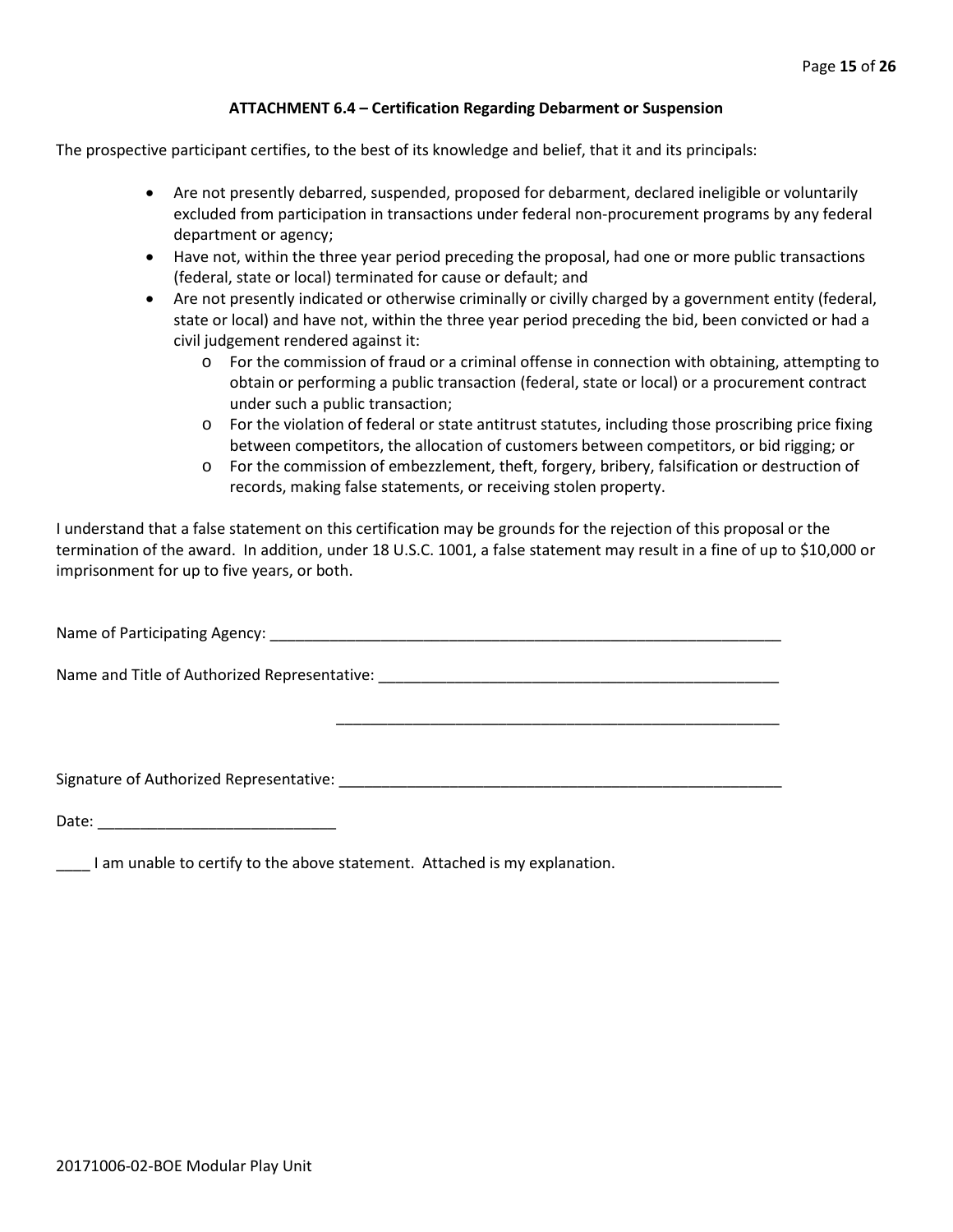#### **ATTACHMENT 6.5 – Condition of Submitting Proposal**

The undersigned Proposer has carefully examined all instructions, requirements, specifications, terms and conditions of the RFP and certifies:

- It is a reputable company regularly engaged in providing goods and/or services necessary to meet the requirements, specifications, terms and conditions of the RFP.
- All statements, information and representations prepared and submitted in response to the RFP are current, complete, true and accurate. Proposer acknowledges that the Sumner County Board of Education (SCS) will rely on such statements, information and representations in selecting the successful proposer(s).
- That the prices quoted shall be SCSs pricing for the products and/or service.
- It shall be bound by all statements, representations, warranties and guarantees made in its proposal.
- Proposer acknowledges that the contract may be canceled if any conflict of interest or appearance of a conflict of interest is discovered by SCS, in its sole discretion.
- All purchase orders must be duly authorized and executed by SCS and subject to the terms and conditions of the RFP.

By checking this box, Proposer agrees that SCS reserves the right to extend the terms, conditions, and prices of this contract to other Institutions (such as State, Local and/or Public Agencies) who express an interest in participating in any contract that results from this RFP. Each of the piggyback Institutions will issue their own purchasing documents for the goods/services. Proposer agrees that SCS shall bear not responsibility or liability for any agreements between Proposer and the other Institution(s) who desire to exercise this option.

| ADDRESS: |                                                           |
|----------|-----------------------------------------------------------|
|          |                                                           |
| PHONE:   | (office)                                                  |
|          | (mobile)                                                  |
| EMAIL:   | <u> 1980 - John Stein, Amerikaansk politiker († 1900)</u> |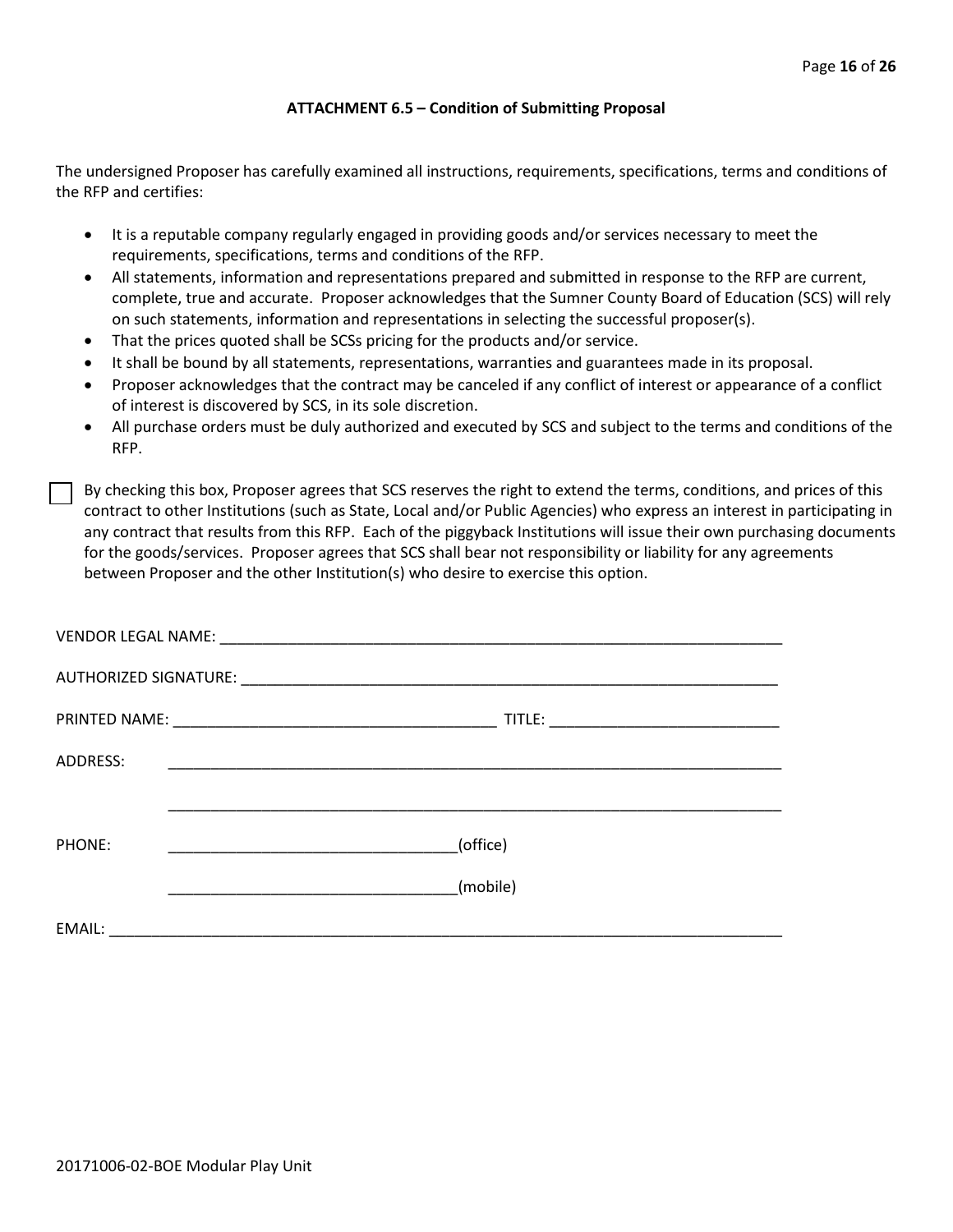#### **ATTACHMENT 6.6 – Statement of Non-Collusion**

The undersigned affirms that they are duly authorized to execute this contract, that this company, corporation, firm, partnership or individual has not prepared this proposal in collusion with any other respondent, and that the contents of this proposal as to prices, terms or conditions of said proposal have not been communicated by the undersigned nor by any employee or agent to any other person engaged in this type of business prior to the official opening of this proposal.

| Address: |  |          |
|----------|--|----------|
|          |  | (office) |
|          |  | (mobile) |
|          |  |          |
|          |  |          |
|          |  |          |
|          |  |          |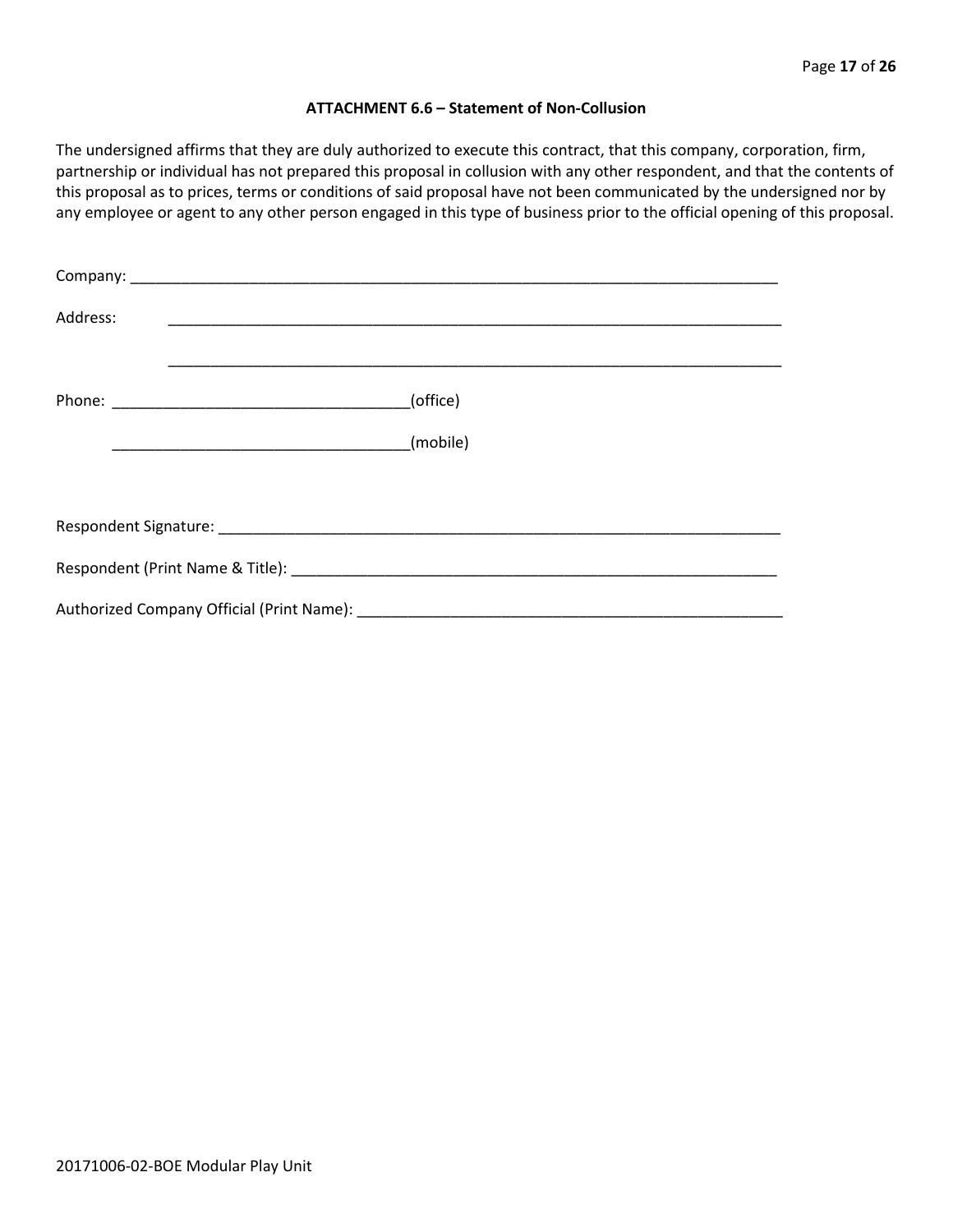#### **ATTACHMENT 6.7 – Attestation Re Personnel**

#### **ATTESTATION RE PERSONNEL USED IN CONTRACT PERFORMANCE**

| <b>CONTRACTOR LEGAL ENTITY NAME:</b>                                   |  |
|------------------------------------------------------------------------|--|
| FEDERAL EMPLOYER IDENTIFICATION NUMBER:<br>(or Social Security Number) |  |

**The Contractor, identified above, does hereby attest, certify, warrant, and assure that the Contractor shall not knowingly utilize the services of an illegal immigrant in the performance of this Contract and shall not knowingly utilize the services of any subcontractor who will utilize the services of an illegal immigrant in the performance of this Contract.**

**SIGNATURE & DATE:**

NOTICE: This attestation MUST be signed by an individual empowered to contractually bind the Contractor.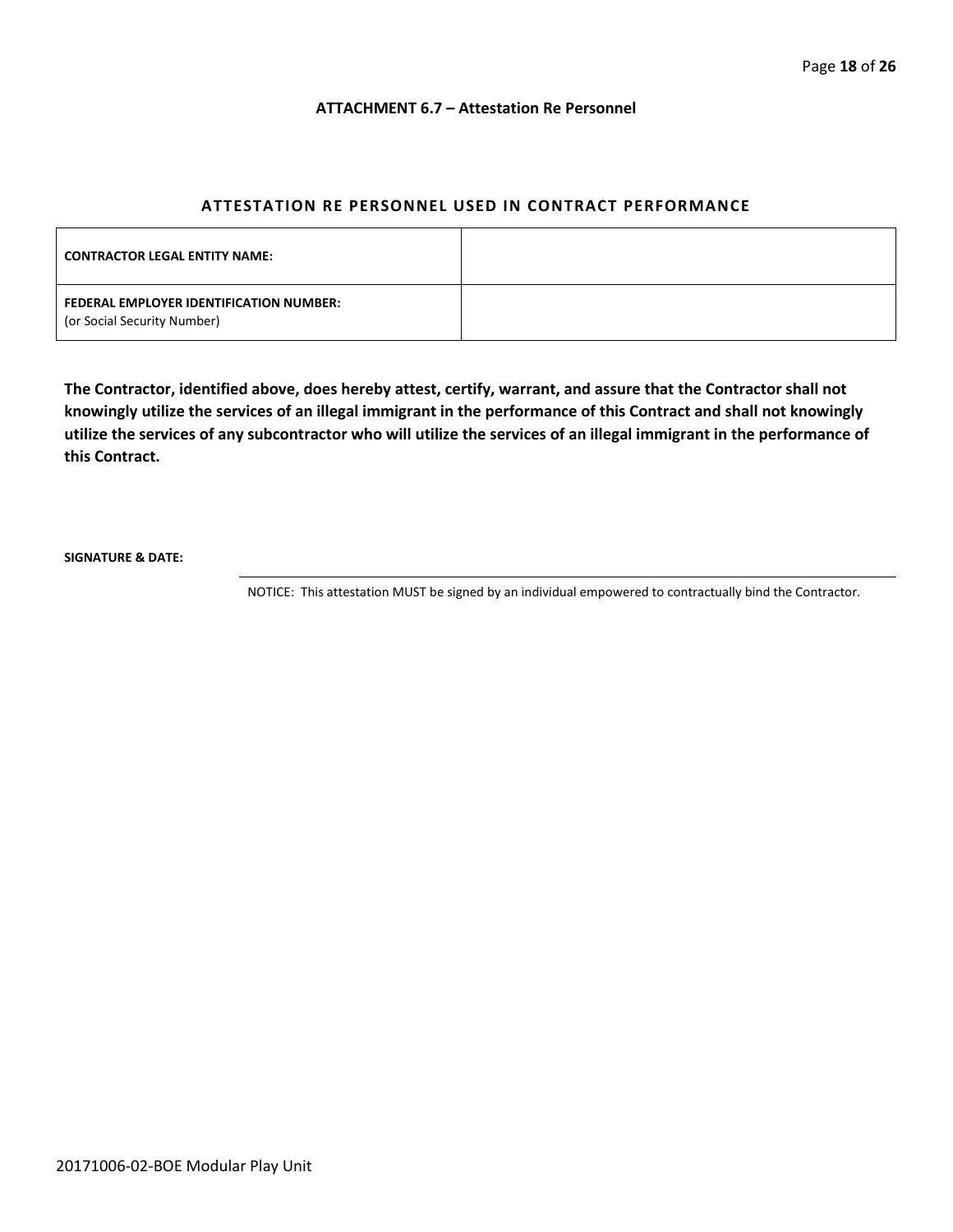#### **ATTACHMENT 6.8 – Drug Free Workplace Affidavit**

#### **DRUG-FREE WORKPLACE**

The Sumner County Board of Education is committed to maintaining a safe and productive work environment for its employees and to providing high quality service to its citizens. The goal of this policy is for Sumner County Board of Education employees and contractors to remain, or become and remain, drug-free. Abuse and dependency on alcohol and/or drugs can seriously affect the health of employees, contractors and citizens, jeopardize personal safety, impact the safety of others and impair job performance.

Drug-Free Workplace Act of 1988 – Sumner County Board of Education is governed by the Drug-Free Workplace Act of 1988 (Pub. L. 100-690, Title V, Subtitle D).

Omnibus Transportation Employee Testing Act of 1991 – Sumner County Board of Education is governed by the Omnibus Transportation Employee Testing Act of 1991 (Pub. L. 102-143, Title V).

Right to an Alcohol and Drug-Free Workplace - Employees have the right to work in an alcohol and drug-free environment and to work with persons free from the effects of alcohol and/or drugs.

Required Alcohol and Drug Tests - Alcohol and drug testing for safety sensitive employees shall be in accordance with the provisions contained in the Sumner County Board of Education Alcohol and Drug Policy adopted by departments which have safety sensitive positions.

Contracts – Any contractors providing goods or services to Sumner County Board of Education must comply with all State and Federal drug free workplace laws, rules and regulations and so certify this compliance by completion of the DRUG-FREE WORKPLACE AFFIDAVIT (attached page 2).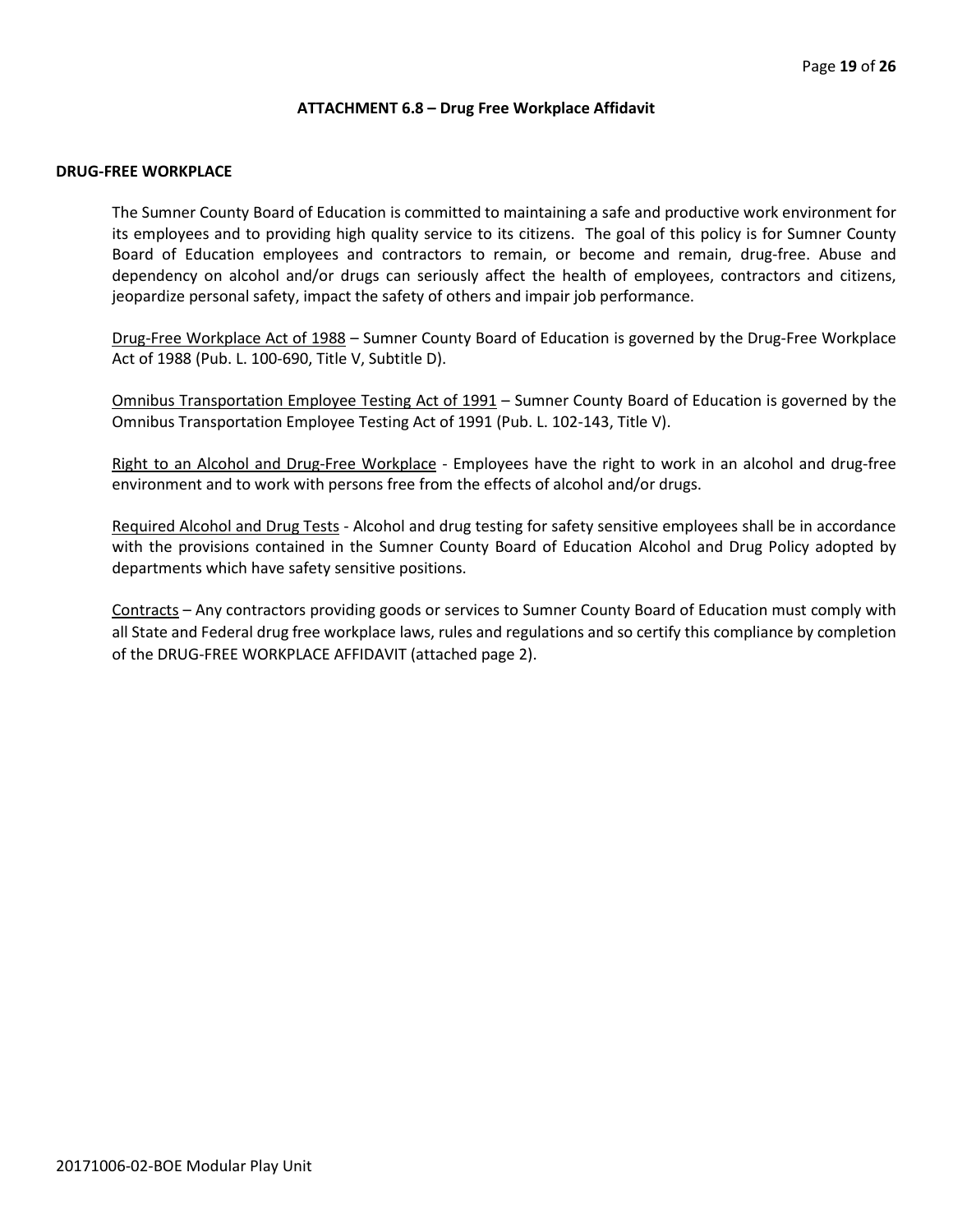#### **DRUG-FREE WORKPLACE AFFIDAVIT** (page 2)

STATE OF

COUNTY OF \_\_\_\_\_\_\_\_\_\_\_\_\_\_\_\_\_\_

The undersigned, principal officer of \_\_\_\_\_\_\_\_\_\_\_\_\_\_\_\_\_\_\_\_\_\_\_\_\_\_\_\_\_\_\_\_\_\_, an employer of five (5) or more employees contracting with Sumner County Board of Education to provide goods or services, hereby states under oath as follows:

- 1. The undersigned is a principal officer of the state of the state of the state of the state of the state of to as the "Company") and is duly authorized to execute this Affidavit on behalf of the Company.
- 2. The Company submits this Affidavit because it shall be receiving pay pursuant to a contract with the state or any local government to provide goods or services.
- 3. The Company is in compliance with all State and Federal Laws, Rules and Regulations requiring a drug-free workplace program.

Further affiant saith not.

Principal Officer:\_\_\_\_\_\_\_\_\_\_\_\_\_\_\_\_\_\_\_\_\_\_\_\_\_\_\_\_\_\_\_\_\_\_\_\_\_\_\_\_\_

STATE OF \_\_\_\_\_\_\_\_\_\_\_\_\_\_\_\_\_\_\_

COUNTY OF

Before me personally appeared \_\_\_\_\_\_\_\_\_\_\_\_\_\_\_\_\_\_\_\_\_\_\_\_\_\_\_\_\_\_, with whom I am personally acquainted (or proved to me on the basis of satisfactory evidence) and who acknowledged that such person executed the foregoing affidavit for the purposes therein contained.

Witness my hand and seal at office this \_\_\_\_\_\_\_\_\_\_\_\_\_ day of \_\_\_\_\_\_\_\_\_\_\_\_\_\_\_\_\_\_\_\_, 20\_\_\_\_.

Notary Public

My commission expires: \_\_\_\_\_\_\_\_\_\_\_\_\_\_\_\_\_\_\_\_\_\_\_

\_\_\_\_\_\_\_\_\_\_\_\_\_\_\_\_\_\_\_\_\_\_\_\_\_\_\_\_\_\_\_\_\_\_\_\_\_\_\_\_\_\_\_\_\_\_\_\_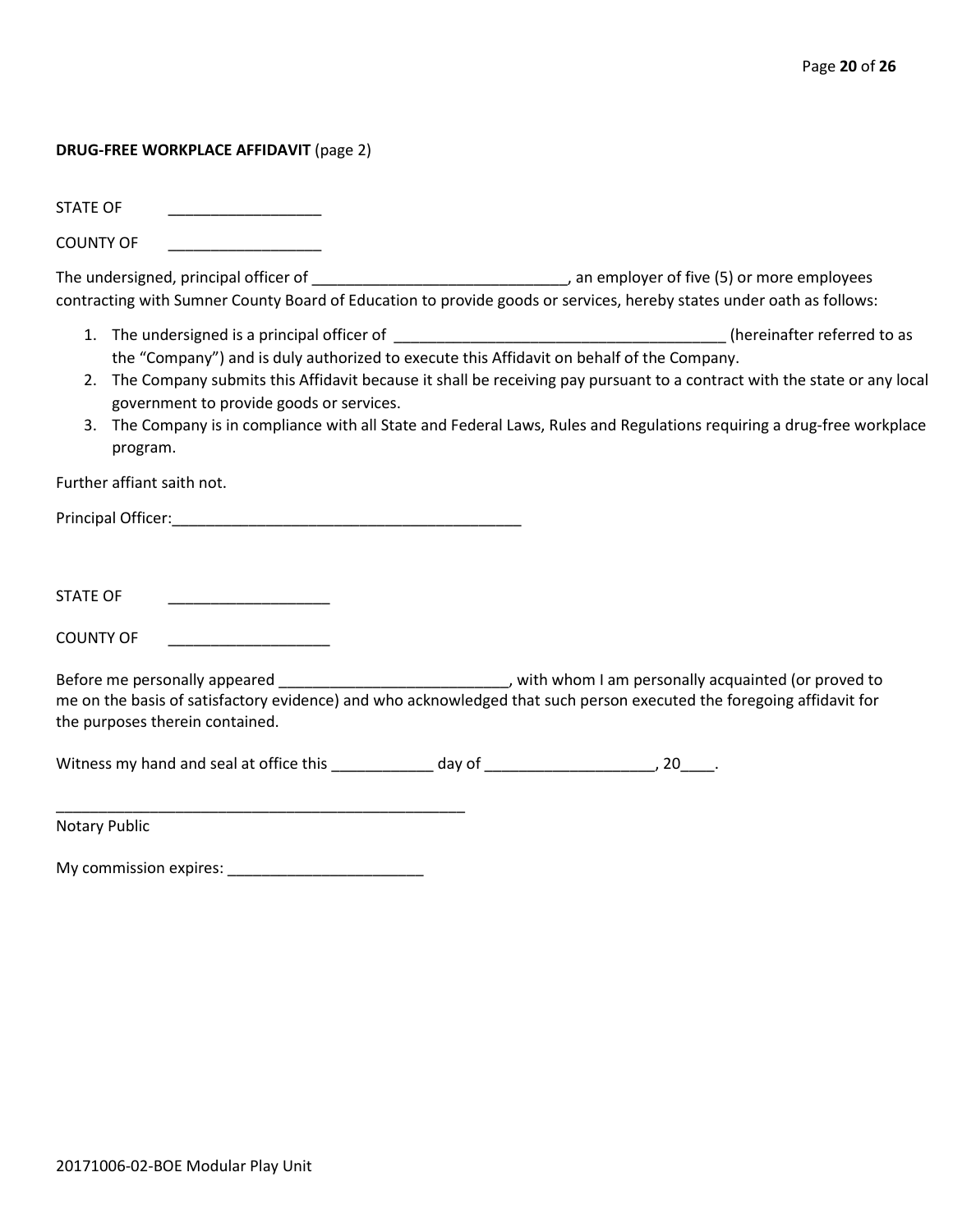#### **ATTACHMENT 6.9 – W9**

| (Rev. December 2014)<br>Department of the Treasury<br>Internal Revenue Service                                                                                                                                                                                                                                                                                                                                                                                                                                                                                                                                                                                                                                                                                              |                                                                                                                                                                                                                                                                                                                                              | <b>Request for Taxpayer</b><br><b>Identification Number and Certification</b><br>1 Name (as shown on your income tax return). Name is required on this line; do not leave this line blank.                                                                                                                                       |                                                                                                                                                                                              |  |  |  |                        |                                                                                                                                    |  | Give Form to the<br>requester. Do not<br>send to the IRS.                   |  |  |  |  |
|-----------------------------------------------------------------------------------------------------------------------------------------------------------------------------------------------------------------------------------------------------------------------------------------------------------------------------------------------------------------------------------------------------------------------------------------------------------------------------------------------------------------------------------------------------------------------------------------------------------------------------------------------------------------------------------------------------------------------------------------------------------------------------|----------------------------------------------------------------------------------------------------------------------------------------------------------------------------------------------------------------------------------------------------------------------------------------------------------------------------------------------|----------------------------------------------------------------------------------------------------------------------------------------------------------------------------------------------------------------------------------------------------------------------------------------------------------------------------------|----------------------------------------------------------------------------------------------------------------------------------------------------------------------------------------------|--|--|--|------------------------|------------------------------------------------------------------------------------------------------------------------------------|--|-----------------------------------------------------------------------------|--|--|--|--|
| N<br>Specific Instructions on page<br>Print or type                                                                                                                                                                                                                                                                                                                                                                                                                                                                                                                                                                                                                                                                                                                         | 2 Business name/disregarded entity name, if different from above<br>3 Check appropriate box for federal tax classification; check only one of the following seven boxes:<br>C Corporation<br>S Corporation Partnership<br>Trust/estate<br>Individual/sole proprietor or<br>instructions on page 3):                                          |                                                                                                                                                                                                                                                                                                                                  |                                                                                                                                                                                              |  |  |  |                        |                                                                                                                                    |  | 4 Exemptions (codes apply only to<br>certain entities, not individuals; see |  |  |  |  |
|                                                                                                                                                                                                                                                                                                                                                                                                                                                                                                                                                                                                                                                                                                                                                                             | single-member LLC<br>Limited liability company. Enter the tax classification (C=C corporation, S=S corporation, P=partnership) ▶<br>Note. For a single-member LLC that is disregarded, do not check LLC; check the appropriate box in the line above for<br>the tax classification of the single-member owner.<br>Other (see instructions) ▶ |                                                                                                                                                                                                                                                                                                                                  |                                                                                                                                                                                              |  |  |  |                        | Exempt payee code (if any)<br>Exemption from FATCA reporting<br>code (if any)<br>(Applies to accounts maintained outside the U.S.) |  |                                                                             |  |  |  |  |
| See                                                                                                                                                                                                                                                                                                                                                                                                                                                                                                                                                                                                                                                                                                                                                                         | 5 Address (number, street, and apt. or suite no.)<br>Requester's name and address (optional)<br>6 City, state, and ZIP code<br>7 List account number(s) here (optional)                                                                                                                                                                      |                                                                                                                                                                                                                                                                                                                                  |                                                                                                                                                                                              |  |  |  |                        |                                                                                                                                    |  |                                                                             |  |  |  |  |
|                                                                                                                                                                                                                                                                                                                                                                                                                                                                                                                                                                                                                                                                                                                                                                             |                                                                                                                                                                                                                                                                                                                                              |                                                                                                                                                                                                                                                                                                                                  |                                                                                                                                                                                              |  |  |  |                        |                                                                                                                                    |  |                                                                             |  |  |  |  |
| Part I                                                                                                                                                                                                                                                                                                                                                                                                                                                                                                                                                                                                                                                                                                                                                                      |                                                                                                                                                                                                                                                                                                                                              | <b>Taxpayer Identification Number (TIN)</b><br>Enter your TIN in the appropriate box. The TIN provided must match the name given on line 1 to avoid                                                                                                                                                                              |                                                                                                                                                                                              |  |  |  | Social security number |                                                                                                                                    |  |                                                                             |  |  |  |  |
|                                                                                                                                                                                                                                                                                                                                                                                                                                                                                                                                                                                                                                                                                                                                                                             |                                                                                                                                                                                                                                                                                                                                              | backup withholding. For individuals, this is generally your social security number (SSN). However, for a<br>resident alien, sole proprietor, or disregarded entity, see the Part I instructions on page 3. For other<br>entities, it is your employer identification number (EIN). If you do not have a number, see How to get a |                                                                                                                                                                                              |  |  |  |                        |                                                                                                                                    |  |                                                                             |  |  |  |  |
| TIN on page 3.<br>Note. If the account is in more than one name, see the instructions for line 1 and the chart on page 4 for<br>guidelines on whose number to enter.                                                                                                                                                                                                                                                                                                                                                                                                                                                                                                                                                                                                        |                                                                                                                                                                                                                                                                                                                                              |                                                                                                                                                                                                                                                                                                                                  | or<br>Employer identification number<br>-                                                                                                                                                    |  |  |  |                        |                                                                                                                                    |  |                                                                             |  |  |  |  |
| <b>Certification</b><br>Part II                                                                                                                                                                                                                                                                                                                                                                                                                                                                                                                                                                                                                                                                                                                                             |                                                                                                                                                                                                                                                                                                                                              |                                                                                                                                                                                                                                                                                                                                  |                                                                                                                                                                                              |  |  |  |                        |                                                                                                                                    |  |                                                                             |  |  |  |  |
| Under penalties of perjury, I certify that:                                                                                                                                                                                                                                                                                                                                                                                                                                                                                                                                                                                                                                                                                                                                 |                                                                                                                                                                                                                                                                                                                                              |                                                                                                                                                                                                                                                                                                                                  |                                                                                                                                                                                              |  |  |  |                        |                                                                                                                                    |  |                                                                             |  |  |  |  |
| 1. The number shown on this form is my correct taxpayer identification number (or I am waiting for a number to be issued to me); and<br>2. I am not subject to backup withholding because: (a) I am exempt from backup withholding, or (b) I have not been notified by the Internal Revenue<br>Service (IRS) that I am subject to backup withholding as a result of a failure to report all interest or dividends, or (c) the IRS has notified me that I am<br>no longer subject to backup withholding; and                                                                                                                                                                                                                                                                 |                                                                                                                                                                                                                                                                                                                                              |                                                                                                                                                                                                                                                                                                                                  |                                                                                                                                                                                              |  |  |  |                        |                                                                                                                                    |  |                                                                             |  |  |  |  |
| 3. I am a U.S. citizen or other U.S. person (defined below); and                                                                                                                                                                                                                                                                                                                                                                                                                                                                                                                                                                                                                                                                                                            |                                                                                                                                                                                                                                                                                                                                              |                                                                                                                                                                                                                                                                                                                                  |                                                                                                                                                                                              |  |  |  |                        |                                                                                                                                    |  |                                                                             |  |  |  |  |
| 4. The FATCA code(s) entered on this form (if any) indicating that I am exempt from FATCA reporting is correct.<br>Certification instructions. You must cross out item 2 above if you have been notified by the IRS that you are currently subject to backup withholding<br>because you have failed to report all interest and dividends on your tax return. For real estate transactions, item 2 does not apply. For mortgage<br>interest paid, acquisition or abandonment of secured property, cancellation of debt, contributions to an individual retirement arrangement (IRA), and<br>generally, payments other than interest and dividends, you are not required to sign the certification, but you must provide your correct TIN. See the<br>instructions on page 3. |                                                                                                                                                                                                                                                                                                                                              |                                                                                                                                                                                                                                                                                                                                  |                                                                                                                                                                                              |  |  |  |                        |                                                                                                                                    |  |                                                                             |  |  |  |  |
| Sign<br>Here                                                                                                                                                                                                                                                                                                                                                                                                                                                                                                                                                                                                                                                                                                                                                                |                                                                                                                                                                                                                                                                                                                                              | Signature of<br>U.S. person ▶<br>Date P                                                                                                                                                                                                                                                                                          |                                                                                                                                                                                              |  |  |  |                        |                                                                                                                                    |  |                                                                             |  |  |  |  |
| <b>General Instructions</b>                                                                                                                                                                                                                                                                                                                                                                                                                                                                                                                                                                                                                                                                                                                                                 |                                                                                                                                                                                                                                                                                                                                              |                                                                                                                                                                                                                                                                                                                                  | · Form 1098 (home mortgage interest), 1098-E (student Ioan interest), 1098-T<br>(tuition)                                                                                                    |  |  |  |                        |                                                                                                                                    |  |                                                                             |  |  |  |  |
| Section references are to the Internal Revenue Code unless otherwise noted.<br>Future developments. Information about developments affecting Form W-9 (such                                                                                                                                                                                                                                                                                                                                                                                                                                                                                                                                                                                                                 |                                                                                                                                                                                                                                                                                                                                              |                                                                                                                                                                                                                                                                                                                                  | • Form 1099-C (canceled debt)                                                                                                                                                                |  |  |  |                        |                                                                                                                                    |  |                                                                             |  |  |  |  |
| as legislation enacted after we release it) is at www.irs.gov/fw9.                                                                                                                                                                                                                                                                                                                                                                                                                                                                                                                                                                                                                                                                                                          |                                                                                                                                                                                                                                                                                                                                              |                                                                                                                                                                                                                                                                                                                                  | . Form 1099-A (acquisition or abandonment of secured property)<br>Use Form W-9 only if you are a U.S. person (including a resident alien), to                                                |  |  |  |                        |                                                                                                                                    |  |                                                                             |  |  |  |  |
| <b>Purpose of Form</b>                                                                                                                                                                                                                                                                                                                                                                                                                                                                                                                                                                                                                                                                                                                                                      |                                                                                                                                                                                                                                                                                                                                              |                                                                                                                                                                                                                                                                                                                                  | provide your correct TIN.                                                                                                                                                                    |  |  |  |                        |                                                                                                                                    |  |                                                                             |  |  |  |  |
|                                                                                                                                                                                                                                                                                                                                                                                                                                                                                                                                                                                                                                                                                                                                                                             |                                                                                                                                                                                                                                                                                                                                              | An individual or entity (Form W-9 requester) who is required to file an information<br>return with the IRS must obtain your correct taxpayer identification number (TIN)<br>which may be your social security number (SSN), individual taxpayer identification                                                                   | If you do not return Form W-9 to the requester with a TIN, you might be subject<br>to backup withholding. See What is backup withholding? on page 2.<br>By signing the filled-out form, you: |  |  |  |                        |                                                                                                                                    |  |                                                                             |  |  |  |  |
|                                                                                                                                                                                                                                                                                                                                                                                                                                                                                                                                                                                                                                                                                                                                                                             | number (ITIN), adoption taxpayer identification number (ATIN), or employer<br>identification number (EIN), to report on an information return the amount paid to<br>you, or other amount reportable on an information return. Examples of information                                                                                        | 1. Certify that the TIN you are giving is correct (or you are waiting for a number<br>to be issued).                                                                                                                                                                                                                             |                                                                                                                                                                                              |  |  |  |                        |                                                                                                                                    |  |                                                                             |  |  |  |  |
|                                                                                                                                                                                                                                                                                                                                                                                                                                                                                                                                                                                                                                                                                                                                                                             |                                                                                                                                                                                                                                                                                                                                              | returns include, but are not limited to, the following:                                                                                                                                                                                                                                                                          | 2. Certify that you are not subject to backup withholding, or                                                                                                                                |  |  |  |                        |                                                                                                                                    |  |                                                                             |  |  |  |  |
|                                                                                                                                                                                                                                                                                                                                                                                                                                                                                                                                                                                                                                                                                                                                                                             | · Form 1099-INT (interest earned or paid)                                                                                                                                                                                                                                                                                                    | . Form 1099-DIV (dividends, including those from stocks or mutual funds)                                                                                                                                                                                                                                                         | 3. Claim exemption from backup withholding if you are a U.S. exempt payee. If<br>applicable, you are also certifying that as a U.S. person, your allocable share of                          |  |  |  |                        |                                                                                                                                    |  |                                                                             |  |  |  |  |
|                                                                                                                                                                                                                                                                                                                                                                                                                                                                                                                                                                                                                                                                                                                                                                             | . Form 1099-MISC (various types of income, prizes, awards, or gross proceeds)                                                                                                                                                                                                                                                                | any partnership income from a U.S. trade or business is not subject to the                                                                                                                                                                                                                                                       |                                                                                                                                                                                              |  |  |  |                        |                                                                                                                                    |  |                                                                             |  |  |  |  |
| brokers)                                                                                                                                                                                                                                                                                                                                                                                                                                                                                                                                                                                                                                                                                                                                                                    | . Form 1099-B (stock or mutual fund sales and certain other transactions by                                                                                                                                                                                                                                                                  | withholding tax on foreign partners' share of effectively connected income, and<br>4. Certify that FATCA code(s) entered on this form (if any) indicating that you are<br>exempt from the FATCA reporting, is correct. See What is FATCA reporting? on<br>page 2 for further information.                                        |                                                                                                                                                                                              |  |  |  |                        |                                                                                                                                    |  |                                                                             |  |  |  |  |
| · Form 1099-S (proceeds from real estate transactions)<br>. Form 1099-K (merchant card and third party network transactions)                                                                                                                                                                                                                                                                                                                                                                                                                                                                                                                                                                                                                                                |                                                                                                                                                                                                                                                                                                                                              |                                                                                                                                                                                                                                                                                                                                  |                                                                                                                                                                                              |  |  |  |                        |                                                                                                                                    |  |                                                                             |  |  |  |  |

Cat. No. 10231X

Form **W-9** (Rev. 12-2014)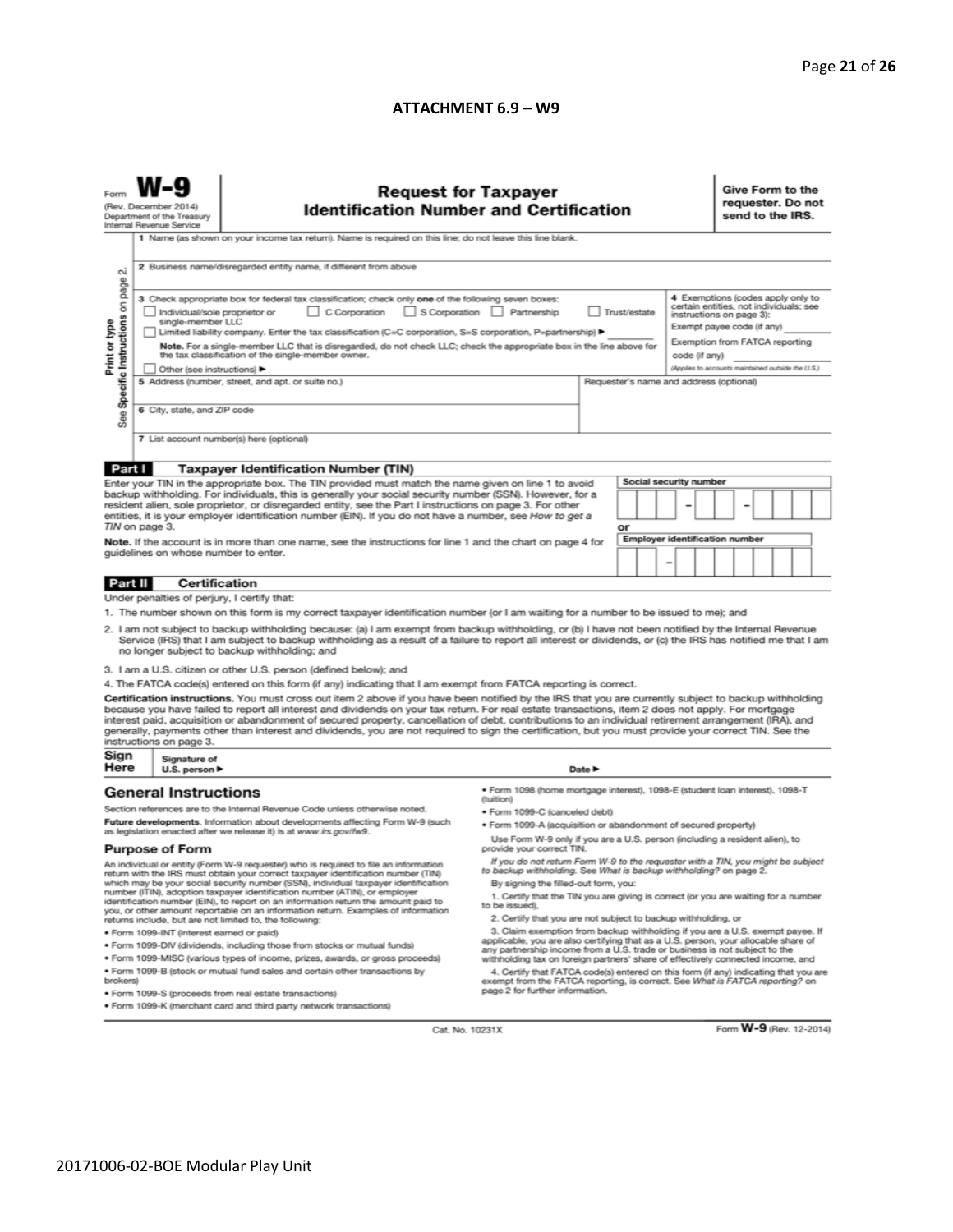#### **ATTACHMENT 6.10 – Standard Terms & Conditions SUMNER COUNTY BOARD OF EDUCATION (SCS)**

#### **1. PREPARATION AND SUBMISSION OF BID.**

- **a.** Failure to examine any drawings**,** specifications, or instructions will be at the bidder's risk.
- **b.** BID SUBMITTAL / SIGNATURE: Bid shall give the full name and business address of the bidder. If the bidder is a corporation, the name shall be stated as it is in the corporate charter. Bids must be signed in ink by the bidder's authorized agent. Unsigned bids will be rejected. Bids are to be sealed and the outside of the envelope is to reference the bid number. The person signing the bid must show his title, and if requested by the institution, must furnish satisfactory proof of his or her authority to bind his or her company in contract. Bidder understands that by submitting a bid with an authorized signature, it shall constitute an offer to the institution. Bids must be typewritten or in ink; otherwise they may not be considered. Purchase orders will be issued to the firm name appearing on the W9. Facsimile responses will not be considered.
- **c.** SCS is not responsible for any costs incurred by any vendor pursuant to the RFP. The vendor shall be responsible for all costs incurred in connection with the preparation and submission of its proposal.
- **d.** All bids that exceed \$25,000 must have the Company Name, License Number, Expiration Date thereof and License Classification of Contractor listed on the outside of the sealed envelope. As required by State of Tennessee Code Annotated 62-6-119.
- **e.** Bids are to be received in the location designated on the bid no later than the specified date and time. Late bids will NOT be opened or considered.
- **f.** No erasures permitted. Errors may be crossed out and corrections printed in ink or typewritten adjacent to error and must be initialed in ink by person signing bid.
- **g.** Specifications: Reference to available specifications shall be sufficient to make the terms of the specifications binding on the bidder. The use of the name of a manufacturer, or any special brand or make in describing an item does not restrict the bidder to that manufacturer or specific article, unless specifically stated. Comparable products of other manufacturers will be considered if proof of compatibility is contained in the bid. Bidders are required to notify SCSs RFQ Coordinator whenever specifications/procedures are not perceived to be fair and open. The articles on which the bids are submitted must be equal or superior to that specified. Informative and Descriptive Literature: The bidder must show brand or trade names of the articles bid, when applicable. It shall be the responsibility of the vendor, including vendors whose product is referenced, to furnish with the bid such specifications, catalog pages, brochures or other data as will provide an adequate basis for determining the quality and functional capabilities of the product offered. Failure to provide this data may be considered valid justification for rejection of bid.
- **h.** Samples: Samples of items when called for, must be furnished free of expense, and if not destroyed will, upon vendor's request within ten (10) days of bid opening, be returned at the bidder's expense. Each sample must be labeled with the bidder's name, manufacturer's brand name and number, bid number and item reference.
- **i.** Time of Performance: The number of calendar days in which delivery is to be made after receipt of order shall be stated in the bid and may be a factor in making an award, price notwithstanding. If no delivery time is stated in the bid, bidder agrees that delivery is to be made within two weeks (10 business days) of order.
- **j.** Transportation and delivery charges should be included in the price and be fully prepaid by the vendor to the destination specified in the bid. Bid prices shall include delivery of all items F.O.B. destination.
- **k.** New materials and supplies must be delivered unless otherwise specifically stated in the bid.
- **l.** Alternate/multiple bids will not be considered unless specifically called for in the bid.
- **m.** Only bids submitted on bid forms furnished by SCS will be considered.
- n. By signing this bid where indicated, the bidder agrees to strictly abide by all local, state and federal statutes and regulations. The bidder further certifies that this bid is made without collusion or fraud.
- **o.** Failure to Bid/Error in Bid. In case of error in the extension of prices in the bid, the unit price will govern. Late bids will NOT be opened or considered. Bidders are cautioned to verify their bids before submission, as amendments received after the bid deadline will not be considered. No bid shall be altered, amended or withdrawn after opening. After bid opening, a bidder may withdraw a bid only when there is obvious clerical error such as a misplaced decimal point, or when enforcement of the bid would impose unconscionable hardship due to an error in the bid resulting in a quotation substantially below the other bids received. Bid withdrawals will be considered by SCS only upon written request of the bidder.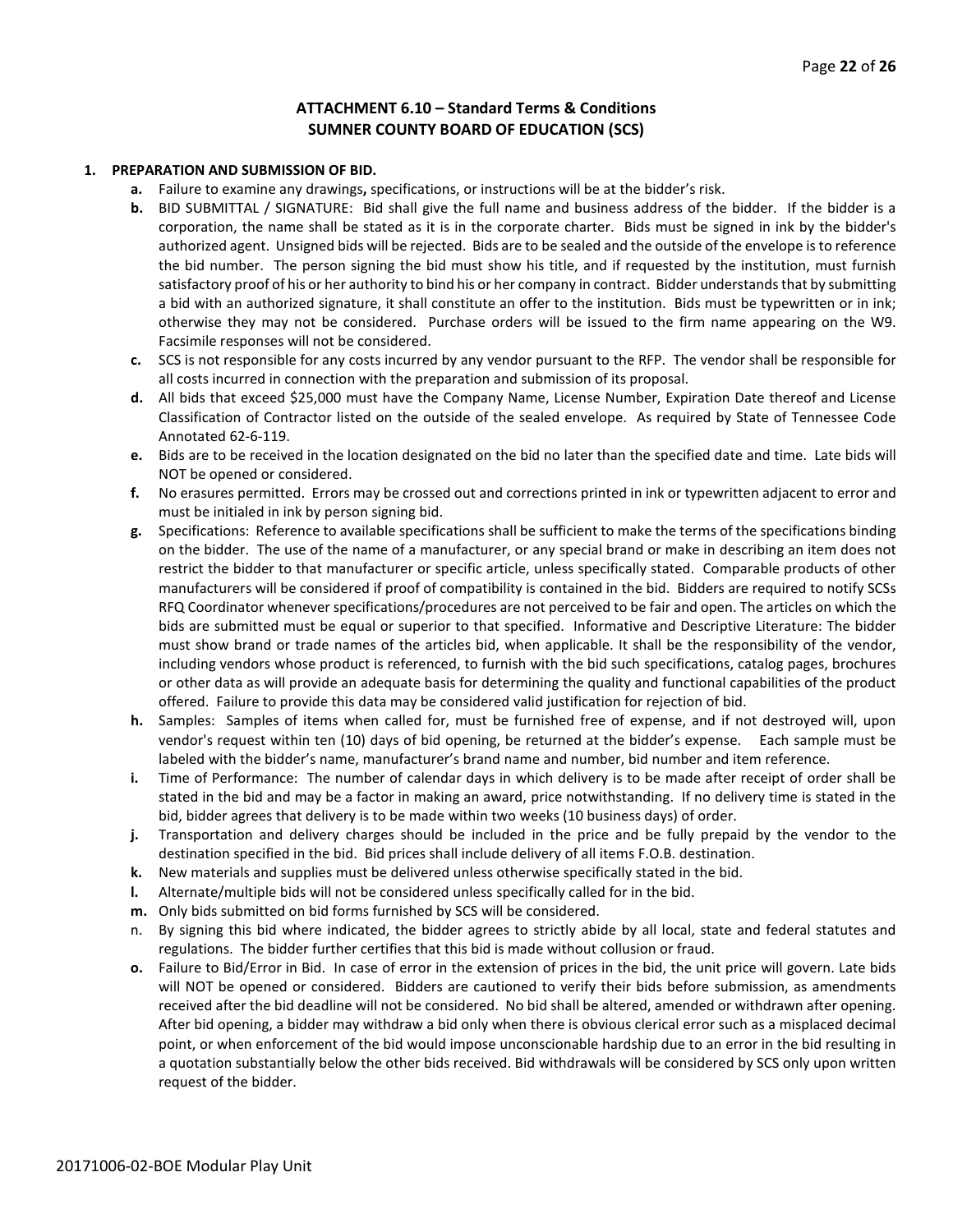- **2. OPEN RECORDS.** In order to comply with the provisions of the Tennessee Open Records Act, all bids will be publicly opened and are subject to public inspection after the award upon written request. Bidders may be present at bid opening. Summary information will be posted the SCS website, www.sumnerschools.org, under the Invitation to Bid link.
- **3. ACCEPTANCE AND AWARD.** SCS reserves the right to reject any and all bids and to waive any informality in bids and, unless otherwise specified by the bidder to accept any item in the bid. Action to reject all bids shall be taken for unreasonably high prices, errors in the bid documents, cessation of need, unavailability of funds, or any other reason approved by SCS.
	- a. Contracts and purchases will be made with the lowest, responsive, responsible, qualified bidder. The quality of the articles to be supplied, their conformity with the specifications, their suitability to the requirements of SCS, cash discount offered and the delivery terms will be taken into consideration.
	- b. Any deviation from these stated terms, specifications and conditions must be coordinated with and approved in writing by the Purchasing Supervisor.
	- c. Prices quoted on the response (if any) are to be considered firm and binding until the said equipment, supplies or services are in the possession of SCS.
	- d. SCS reserves the right to order more or less than the quantity listed in the bid.
	- e. If a bidder fails to state a time within which a bid must be accepted, it is understood and agreed that the Institution shall have ninety (90) days to accept.
	- f. In accordance with SCS policy, no purchase or contract is authorized or valid until the issuance of a SCS Purchase Order which shall be mailed or otherwise furnished to the successful bidder. No SCS employee is authorized to purchase equipment, supplies or services prior to the issuance of such a Purchase order.
	- g. The contract may not be assigned without written SCS consent.
	- h. If the appropriate space is marked on the bid, other Institutions (such as State, Local and/or Public Agencies) may purchase off the contract during the same period as SCS.
	- i. The awarded bidder will be required to post a performance and payment bond in the amount of 25% of the contract price if it exceeds \$100,000 as stated by State of Tennessee Code Annotated 12-4-201.
	- j. If the project cost is in excess of \$25,000 a performance bond must be secured by the requesting party in an amount equal to the market improvement value.
- **4. PAYMENTS.** Payment terms must be specified in the bid response, including any discounts for early payment. Partial payments will not be approved unless justification for such payment can be shown. Terms will be NET 30 days. Payment will not be made until the conditions and specifications of the RFP are inspected and approved as conforming by persons appointed by SCS.
- **5. DEFAULT OF SELECTED VENDOR.** In case of vendor default, SCS may procure the articles or services from other sources and hold the defaulting vendor responsible for any resulting cost. If a successful bidder violates any terms of their bid, the contract, school board policy or any law they may be disqualified from bidding for a period of two (2) years for minor violations or longer for major violations. Bids from disqualified bidders will not be accepted during the period of disqualification.
- **6. INSPECTION OF PURCHASES.** Articles received which are not equivalent will not be accepted and will be picked up by the vendor or returned to vendor, shipping charges collect. SCS shall have a reasonable period in which to inspect and accept or reject materials without liability. If necessity requires SCS to use nonconforming materials, an appropriate reduction in payment may be made.
- **7. TAXES.** SCS is tax exempt; do not include taxes in quotation. Vendors making improvements or additions to, or performing repair work on real property for SCS are liable for any applicable sales or use tax on tangible personal property used in connection with the contract or furnished to vendors by SCS for use under the contract.
- **8. NONDISCRIMINATION.** SCS is an equal opportunity employer. SCS and bidder agree to comply with Titles VI and VII of the Civil Rights Act of 1964, Title IX of the Education Amendments of 1972, Section 504 of the Rehabilitation Act of 1973, Executive Order 11,246, the Americans with Disabilities Act of 1990 and the related regulations to each. Each party assures that it will not discriminate against any individual or business because of race, religion, creed, color, sex, age, disability, veteran status or national origin. In the event that any claims should arise with regards to violations of any such local, state or federal law, statues, rule or regulations, the vendor will indemnify and hold SCS harmless for any damages, including court costs or attorney fees, which might be incurred.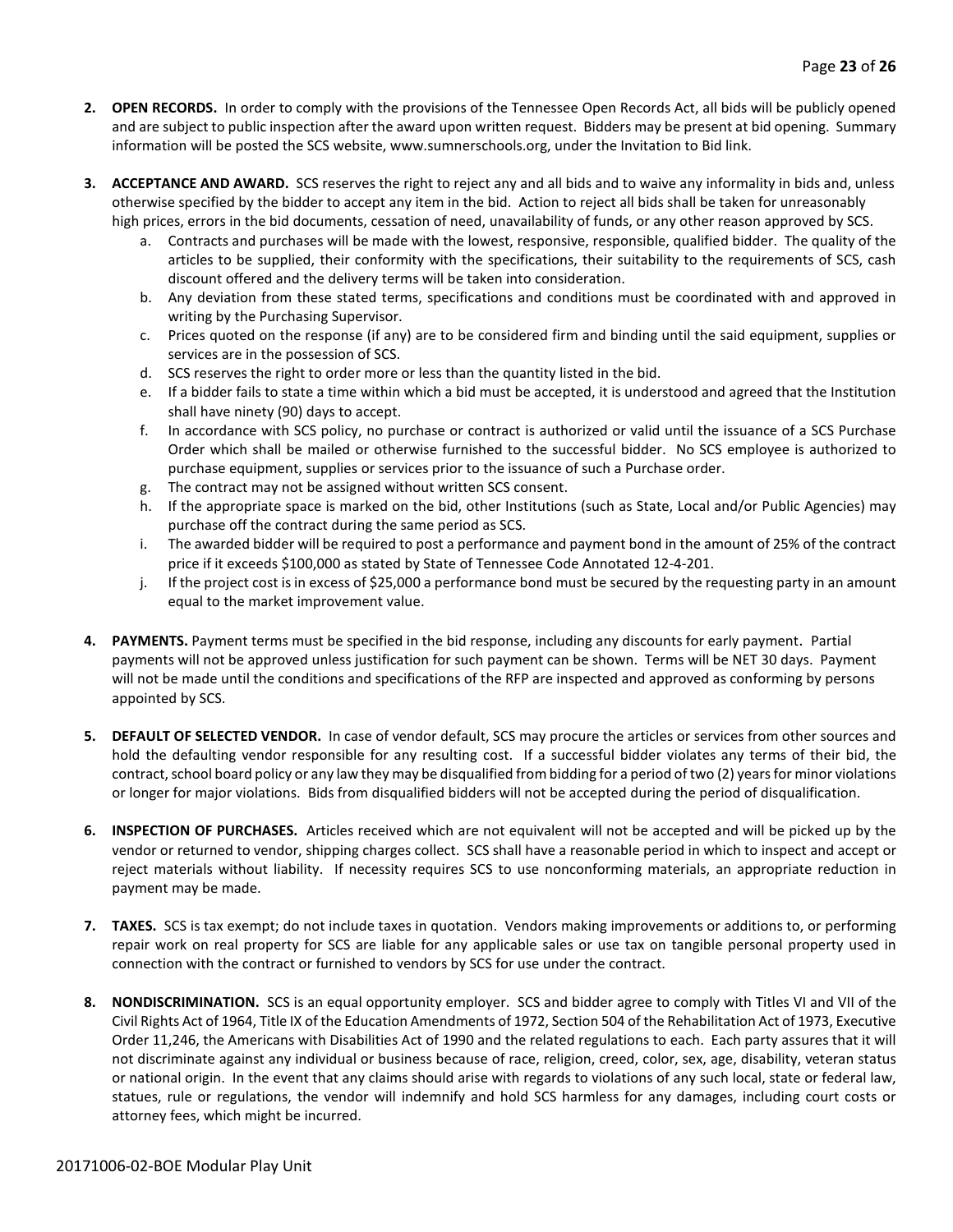- **9. PROHIBITIONS/NO VENDOR CONTRACT FORM/TENNESSEE LAW.** Acceptance of gifts from vendors is prohibited. TCA §12- 3-106. The contract documents for purchase under this bid request shall consist of the successful bidder's bid and SCSs purchase order. **The bidder may request exceptions to terms and conditions and/or request SCS to accept other terms and conditions by means of subsequent documents such as invoices, warranty agreements, license agreements, etc. All subsequent document shall be open to revision for impermissible language. SCS reserves the right to render the bid unresponsive and subject the bid to rejection if successful terms cannot be negotiated. The contract shall be governed by Tennessee law.**
- **10. PROHIBITION ON HIRING ILLEGAL IMMIGRANTS.** Tennessee Public Chapter No. 878 of 2006, TCA 12-4-124, requires that Contractor attest in writing that Contractor will not knowingly utilize the services of illegal immigrants in the performance of this Contract and will not knowingly utilize the services of any subcontractor, if permitted under this Contract, who will utilize the services of illegal immigrants in the performance of this Contract. The attestation shall be made on the form, Attestation re Personnel Used in Contract Performance ("the Attestation"), which is attached and hereby incorporated by this reference.
- **11. SALES AND USE TAX.** Before the Purchase Order/Contract resulting from this RFQ is signed, the apparent successful bidder must be registered with the Department of Revenue for the collection of Tennessee sales and use tax.
- **12. ASSIGNMENT.** Neither the vendor nor SCS may assign this agreement without prior written consent of the other party.
- **13. LIABILITIES.** The vendor shall indemnify SCS against liability for any suits, actions or claims of any character arising from or relating to the performance under this agreement by the vendor or its subcontractors. SCS has no obligation for the payment of any judgement or the settlement of any claim made against the vendor or its subcontractors as a result of obligations under this contract.
- **14. APPLICABLE LAW.** Any contract shall be interpreted under the laws and statutes of the State of Tennessee. SCS does not enter into contracts which provide for mediation or arbitration. Any action arising from any contract made from this RFP shall be brought in the state courts in Sumner County, TN or in the United States Federal District Court for the Middle District of Tennessee.

Additionally, it is a violation of state statutes to purchase materials, supplies, services or any other item from a vendor that is a commissioner, official, employee or board member that has any financial or beneficial interest in such transaction.

- **15. FUNDS**. The Proposer understands and accepts the non-appropriation of funds provision of SCS.
- **16. DATA PRIVACY AND SECURITY**. Personal Information (PI) includes but is not limited to that information protected by HIPAA, the HITECH Act, FERPA, or Gramm-Leach-Bliley) or such information which would allow a third party to gain access to the personal, medical or financial records of any of any party. Vendor represents and warrants that its collection, access, use, storage, disposal and disclosure of PI complies with all applicable federal and state privacy and data protection laws. Vendor represents and warrants that Vendor will maintain compliance with the SSAE 16 standard, and shall undertake any audits and risk assessments Vendor deems necessary to maintain compliance with SSAE16. If PI provided by SCS to Vendor is subject to FERPA. Vendor agrees that in its handling of FERPA data it will perform as a school official as that term is defined by FERPA regulations. Vendor acknowledges that its improper disclosure or re-disclosure of PI covered by FERPA may, under certain circumstances, result in Vendor's exclusion from eligibility to contract with SCS for at least five (5) years. Vendor shall provide SCS with the name and contact information for an employee of Vendor who shall serve as SCS's primary security contact and shall be available to assist Customer twenty-four (24) hours per day, seven (7) days per week as a contact in resolving obligations associated with any security incident in which it is reasonably suspected that there has been a breach of information security. Vendor shall immediately mitigate or resolve any Security Incident, at Vendor's expense and in accordance with applicable privacy rights, laws, regulations and standards. Vendor shall reimburse SCS for actual costs incurred by SCS in responding to, and mitigating damages caused by, any Security Incident, including all costs of notice and/or remediation incurred under applicable law as a result of the Security Incident.
- **17. IRAN DIVESTMENT ACT.** By submission of this bid, each bidder and each person signing on behalf of any bidder certified, and in the case of a joint bid each party thereto certifies as to its own organization, under penalty of perjury, that to the best of its knowledge and belief that each bidder is not on the list created pursuant to TCA 12-12-106.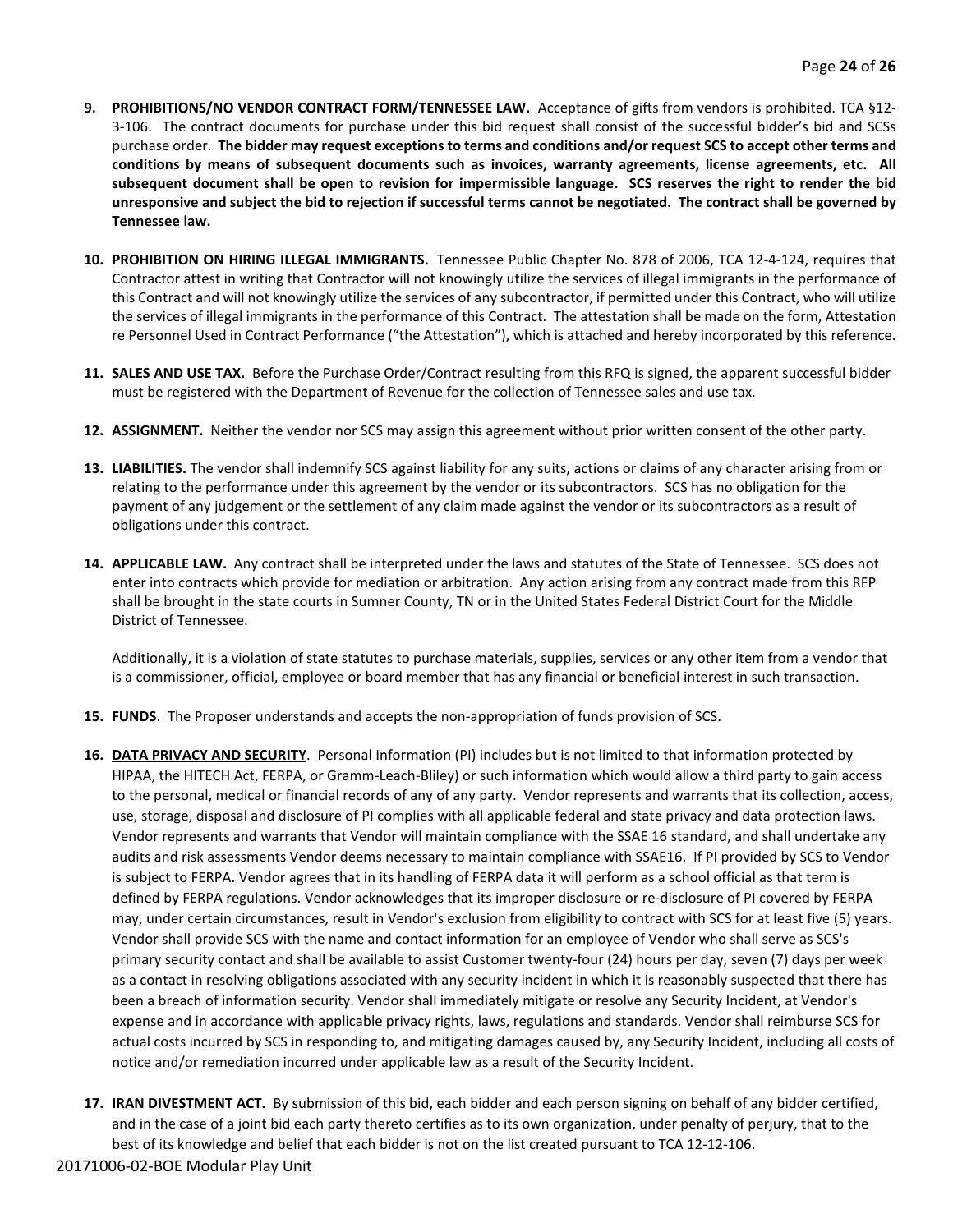